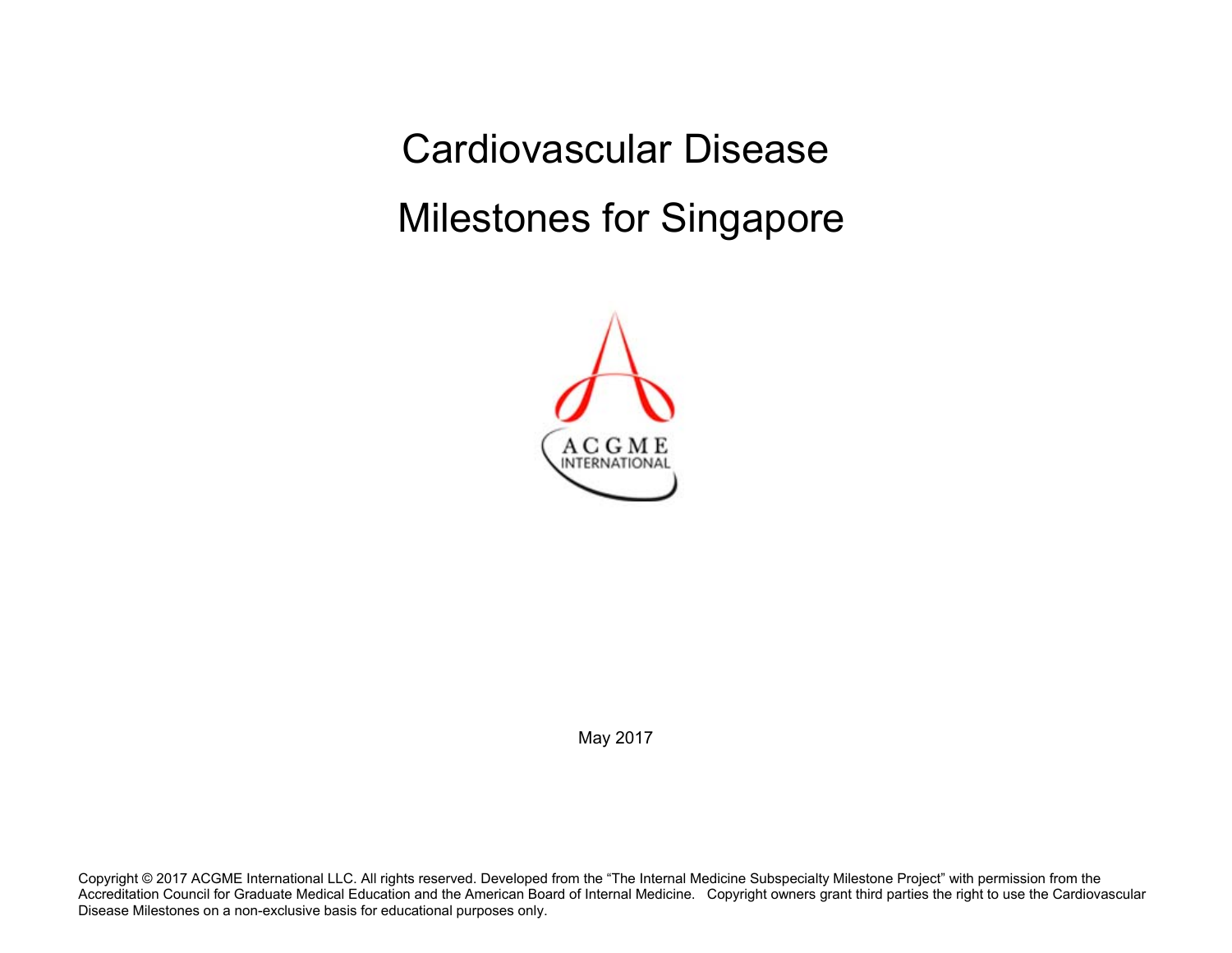The Cardiovascular Disease Milestones for Singapore

The Milestones are designed only for use in evaluation of fellows in the context of their participation in ACGME-I-accredited fellowship programs. The Milestones provide a framework for the assessment of the development of the fellow in key dimensions of the elements of physician competency in a subspecialty. They neither represent the entirety of the dimensions of the six domains of physician competency, nor are they designed to be relevant in any other context.

Copyright © 2017 ACGME International LLC. All rights reserved. Developed from the "The Internal Medicine Subspecialty Milestone Project" with permission from the Accreditation Council for Graduate Medical Education and the American Board of Internal Medicine. Copyright owners grant third parties the right to use the Cardiovascular Disease Milestones on a non-exclusive basis for educational purposes only. **i** interval to the state of the state of the state of the state of the state of the state of the state of the state of the state of the state of the state of the sta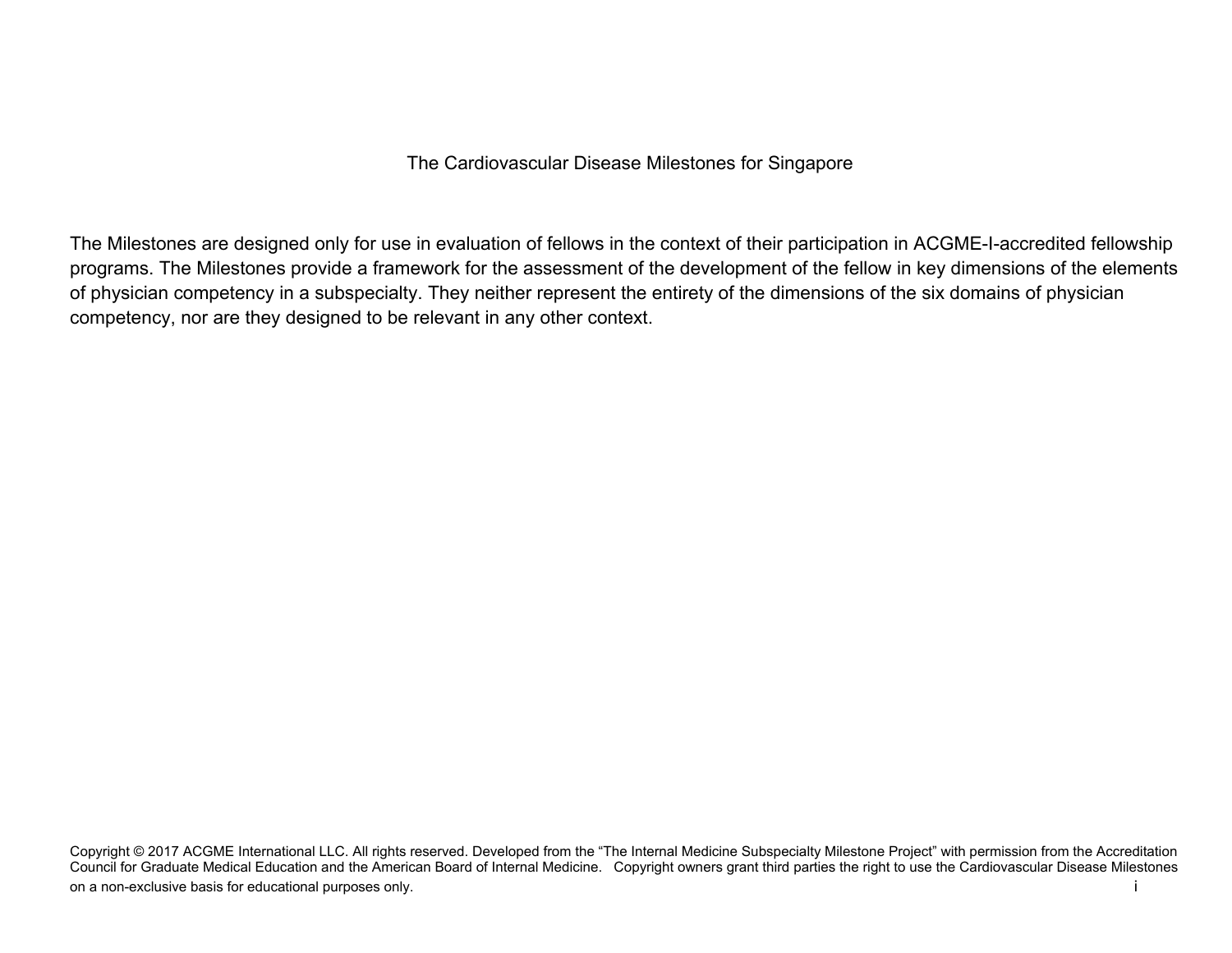## **Milestones Reporting**

This document presents milestones designed for programs to use in semi-annual review of fellow performance and reporting to the ACGME-I. Milestones are knowledge, skills, attitudes, and other attributes for each of the ACGME-I competencies organized in a developmental framework from less to more advanced. They are descriptors and targets for fellow performance as a learner moves from entry into their program through graduation.

For each period, review and reporting will involve selecting milestone levels that best describe each fellow's current performance and attributes. Milestones are arranged in numbered levels. Tracking from "Level 1" to "Level 5" is synonymous with moving from novice to expert in the subspecialty. These levels do not correspond with time in the educational program. Dependent upon previous education and experience, fellows may enter a program at varying points in the Milestones.

Selection of a level implies that the fellow substantially demonstrates the milestones in that level, as well as those in lower levels (see the diagram on page v).

**Level 1:** The fellow demonstrates milestones expected of an incoming fellow.

**Level 2:** The fellow is advancing and demonstrates additional milestones, but is not yet performing at a mid- fellowship level.

**Level 3:** The fellow continues to advance and demonstrate additional milestones; the fellow demonstrates the majority of milestones targeted for fellowship in this sub-competency.

**Level 4:** The fellow has advanced so that he or she now substantially demonstrates the milestones targeted for fellowship. This level is designed as the graduation target.

**Level 5:** The fellow has advanced beyond performance targets set for fellowship and is demonstrating "aspirational" goals which might describe the performance of someone who has been in practice for several years. It is expected that only a few exceptional fellows will reach this level.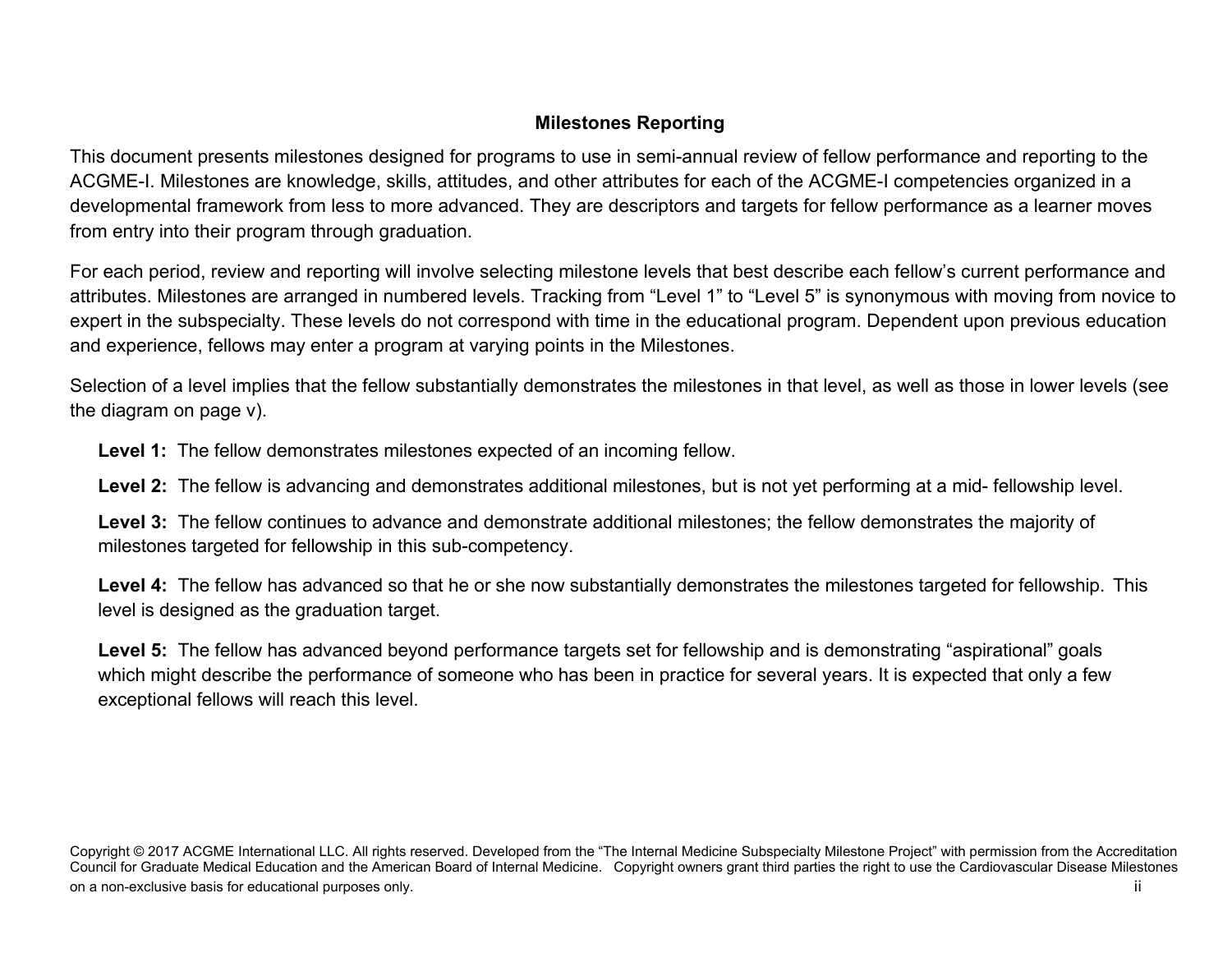## **Additional Notes**

The "Level 4" Milestones are designed as the graduation *target* and *do not* represent a graduation *requirement*. Making decisions about readiness for graduation is the purview of the program director. Study of Milestones performance data will be required before the ACGME-I and its partners will be able to determine whether milestones in the first four levels appropriately represent the developmental framework, and whether Milestone data overall are of sufficient quality to be used for high-stakes decisions.

*Answers to Frequently Asked Questions about Milestones are posted on the ACGME-I website.*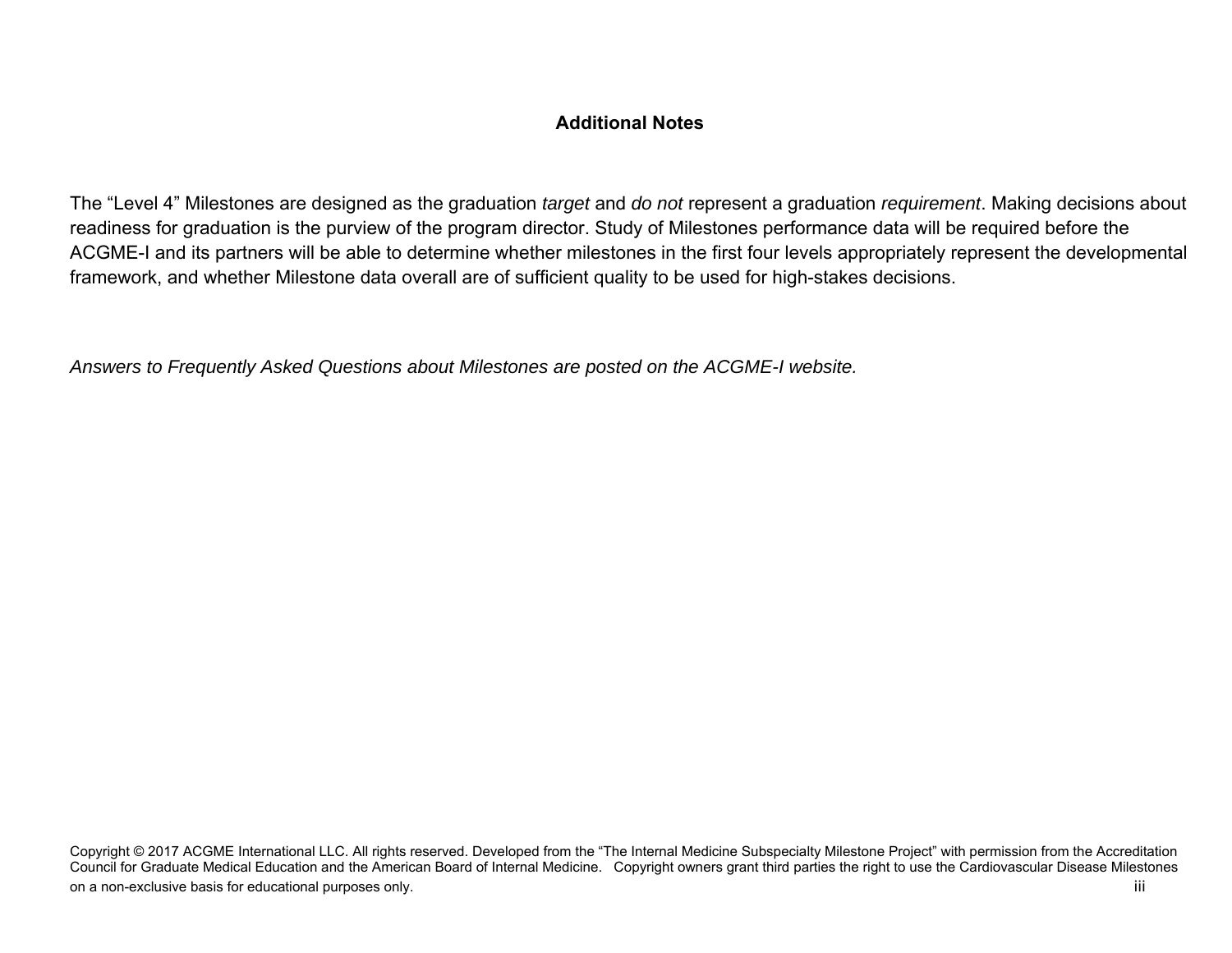The diagram below presents an example set of milestones for one sub-competency in the same format as the ACGME-I Report Worksheet. For each reporting period, a learner's performance on the milestones for each sub-competency will be indicated by selecting the level of milestones that best describes that learner's performance in relation to those milestones.

| Systems-Based Practice 1: Patient Safety and Quality Improvement                                                                                                    |                                                                                                                                                                                                                                                 |                                                                                                                                                                               |                                                                                                                                                                                                                    |                                                                                                                                                                                                         |
|---------------------------------------------------------------------------------------------------------------------------------------------------------------------|-------------------------------------------------------------------------------------------------------------------------------------------------------------------------------------------------------------------------------------------------|-------------------------------------------------------------------------------------------------------------------------------------------------------------------------------|--------------------------------------------------------------------------------------------------------------------------------------------------------------------------------------------------------------------|---------------------------------------------------------------------------------------------------------------------------------------------------------------------------------------------------------|
| Level 1                                                                                                                                                             | Level <sub>2</sub>                                                                                                                                                                                                                              | Level 3                                                                                                                                                                       | Level 4                                                                                                                                                                                                            | Level 5                                                                                                                                                                                                 |
| Demonstrates<br>knowledge of common<br>patient safety events                                                                                                        | Identifies system<br>factors that lead to<br>patient safety events                                                                                                                                                                              | Participates in analysis<br>of patient safety events<br>(simulated or actual)                                                                                                 | Conducts analysis of<br>patient safety events<br>and offers error<br>prevention strategies<br>(simulated or actual)                                                                                                | Actively engages teams<br>and processes to<br>modify systems to<br>prevent patient safety<br>events                                                                                                     |
| Demonstrates<br>knowledge of how to<br>report patient safety<br>events<br>Demonstrates<br>knowledge of basic<br>quality improvement<br>methodologies and<br>metrics | Reports patient safety<br>events through<br>institutional reporting<br>systems (actual or<br>simulated)<br>Describes local quality<br>improvement initiatives<br>(e.g., community<br>vaccination rate,<br>infection rate, smoking<br>cessation) | Participates in<br>disclosure of patient<br>safety events to<br>patients and families<br>(simulated or actual)<br>Participates in local<br>quality improvement<br>initiatives | Discloses patient safety<br>events to patients and<br>families (simulated or<br>actual)<br>Demonstrates the skills<br>required to identify,<br>develop, implement, and<br>analyze a quality<br>improvement project | Role models or mentors<br>others in the disclosure<br>of patient safety events<br>Creates, implements,<br>and assesses quality<br>improvement initiatives<br>at the institutional or<br>community level |
| Comments:                                                                                                                                                           |                                                                                                                                                                                                                                                 |                                                                                                                                                                               |                                                                                                                                                                                                                    |                                                                                                                                                                                                         |
| Selecting a response box in the middle<br>of a level implies that milestones in<br>that level and in lower levels have been<br>substantially demonstrated.          |                                                                                                                                                                                                                                                 | Selecting a response box on the line in<br>between levels indicates that milestones in<br>lower levels have been substantially<br>the higher level(s).                        | demonstrated as well as some milestones in                                                                                                                                                                         | Not yet achieved Level 1                                                                                                                                                                                |

Copyright © 2017 ACGME International LLC. All rights reserved. Developed from the "The Internal Medicine Subspecialty Milestone Project" with permission from the Accreditation Council for Graduate Medical Education and the American Board of Internal Medicine. Copyright owners grant third parties the right to use the Cardiovascular Disease Milestones on a non-exclusive basis for educational purposes only. **Example 20 and 20 and 20 and 20 and 20 and 20 and 20 and 20 and 20 and 20 and 20 and 20 and 20 and 20 and 20 and 20 and 20 and 20 and 20 and 20 and 20 and 20 and 20**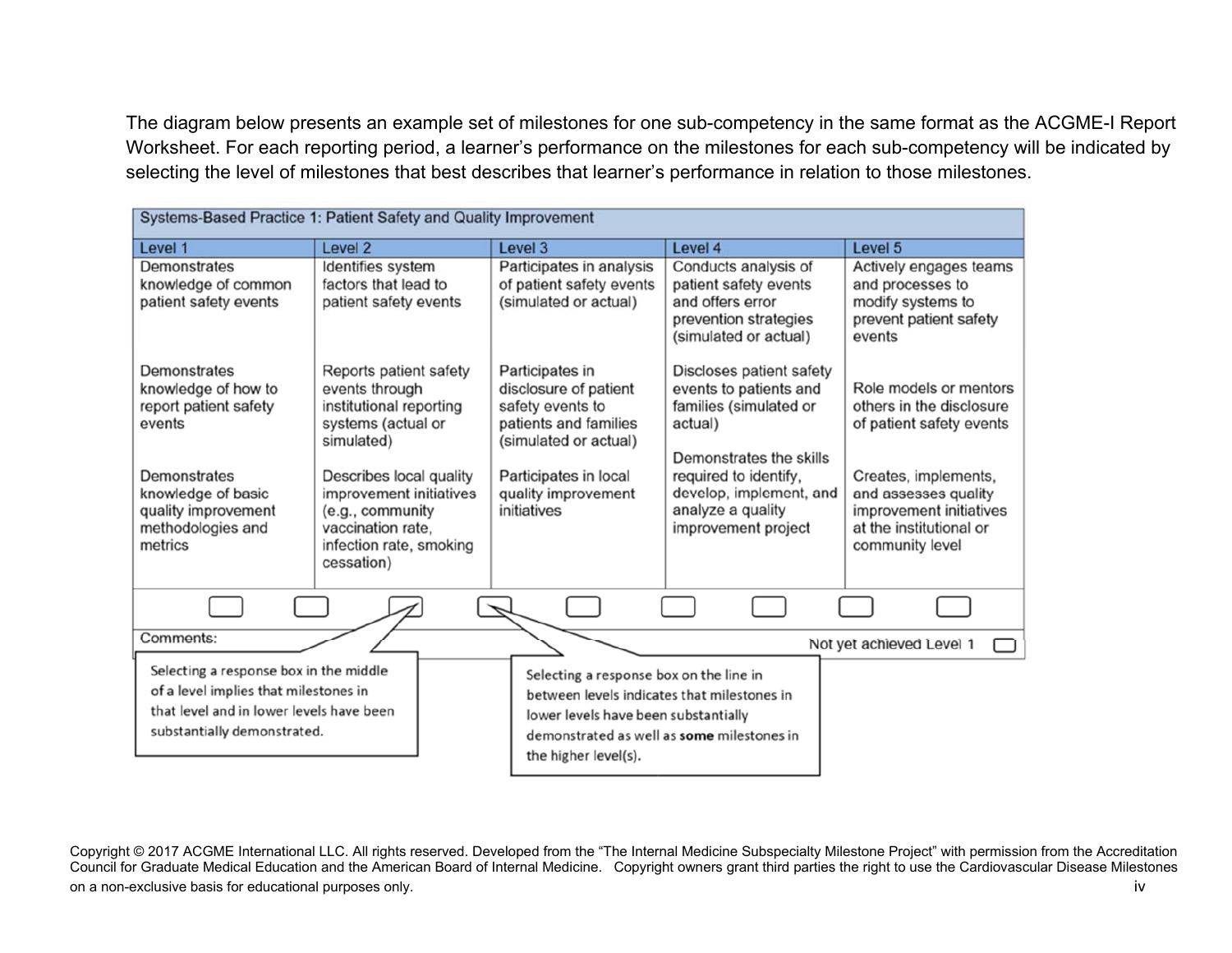| Patient Care 1: Gathering and Synthesizing Essential and Accurate Information to Define Each Patient's Clinical Problem(s) |                                                                                                                             |                                                                                                                                                                        |                                                                                                                             |                                                                                                                                                         |  |
|----------------------------------------------------------------------------------------------------------------------------|-----------------------------------------------------------------------------------------------------------------------------|------------------------------------------------------------------------------------------------------------------------------------------------------------------------|-----------------------------------------------------------------------------------------------------------------------------|---------------------------------------------------------------------------------------------------------------------------------------------------------|--|
| Level 1                                                                                                                    | Level <sub>2</sub>                                                                                                          | Level 3                                                                                                                                                                | Level 4                                                                                                                     | Level 5                                                                                                                                                 |  |
| Collects basic historical<br>data                                                                                          | Consistently acquires<br>accurate and relevant<br>cardiac histories                                                         | Acquires accurate<br>histories in an efficient,<br>prioritized, and<br>hypothesis-driven fashion                                                                       | Obtains relevant historical<br>subtleties, including<br>sensitive information that<br>informs the differential<br>diagnosis | Role-models and teaches<br>the effective use of history<br>and physical examination<br>skills to minimize the need<br>for further diagnostic<br>testing |  |
| Performs basic physical<br>exam and identifies key<br>findings                                                             | Consistently performs<br>accurate and appropriately<br>thorough cardiac-specific<br>physical exams                          | Performs accurate<br>physical exams that are<br>targeted to the patient's<br>problems                                                                                  | Identifies subtle or unusual<br>physical exam findings                                                                      |                                                                                                                                                         |  |
| Formulates basic for<br>diagnosis for common<br>cardiac conditions                                                         | Recognizes patient's<br>central clinical problem or<br>develops limited<br>differential diagnoses in<br>uncomplicated cases | Uses and synthesizes<br>collected data to define a<br>patient's central clinical<br>problem(s) to generate a<br>prioritized differential<br>diagnosis and problem list | Efficiently utilizes all<br>sources of secondary data<br>to inform differential<br>diagnosis                                |                                                                                                                                                         |  |
| Recognizes patient's basic<br>clinical problems                                                                            |                                                                                                                             |                                                                                                                                                                        | <b>Effectively uses history</b><br>and physical examination<br>skills to minimize the need                                  |                                                                                                                                                         |  |
| Recognizes potentially life<br>threatening problems                                                                        |                                                                                                                             |                                                                                                                                                                        | for further diagnostic<br>testing                                                                                           |                                                                                                                                                         |  |
|                                                                                                                            |                                                                                                                             |                                                                                                                                                                        |                                                                                                                             |                                                                                                                                                         |  |
| Comments:                                                                                                                  | Not Yet Achieved Level 1                                                                                                    |                                                                                                                                                                        |                                                                                                                             |                                                                                                                                                         |  |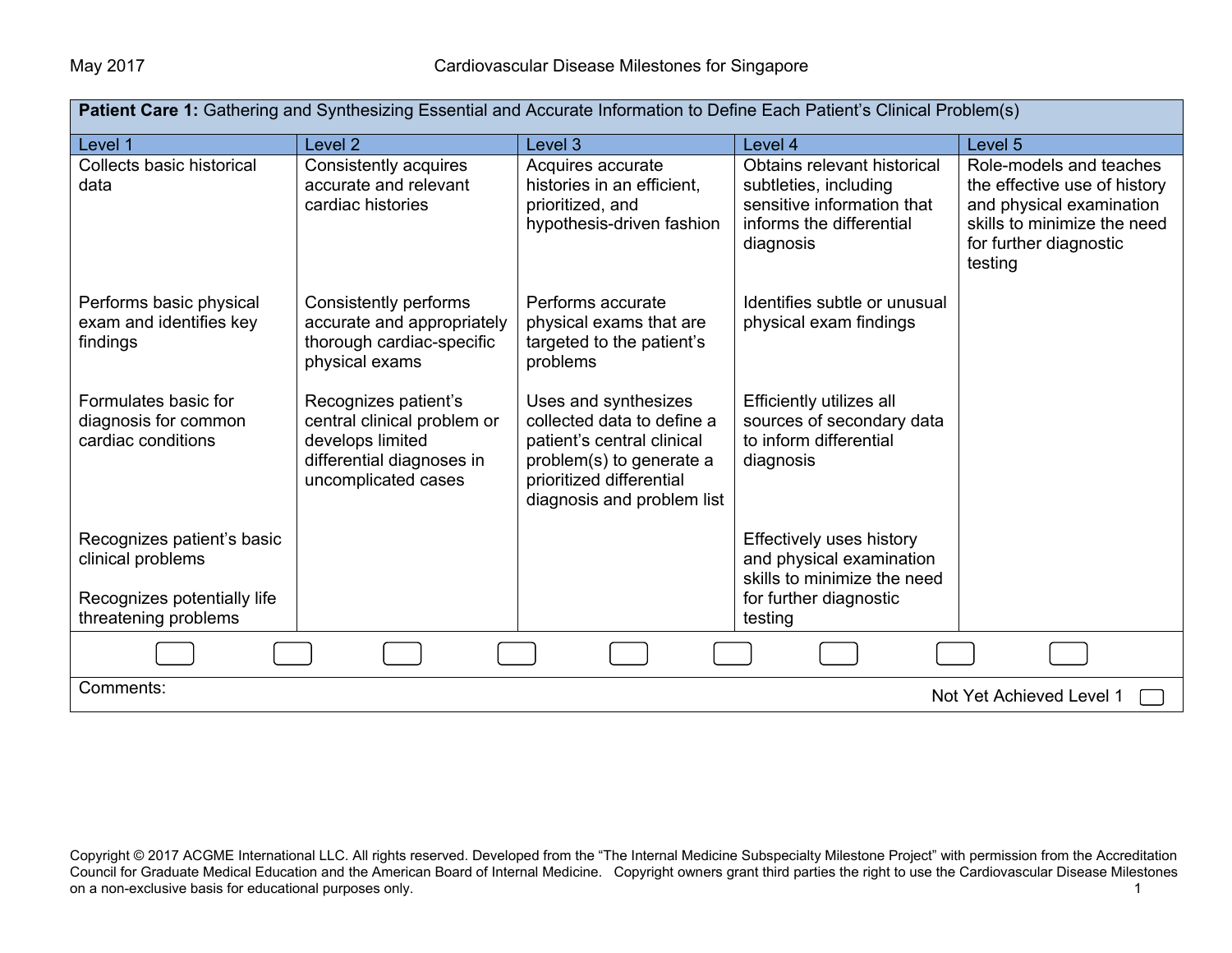| Patient Care 2: Development and Achievement of Comprehensive Management Plan for Each Patient    |                                                                                            |                                                                                                                                                                        |                                                                                                                                                               |                                                                                                                                                                   |
|--------------------------------------------------------------------------------------------------|--------------------------------------------------------------------------------------------|------------------------------------------------------------------------------------------------------------------------------------------------------------------------|---------------------------------------------------------------------------------------------------------------------------------------------------------------|-------------------------------------------------------------------------------------------------------------------------------------------------------------------|
| Level 1                                                                                          | Level 2                                                                                    | Level 3                                                                                                                                                                | Level 4                                                                                                                                                       | Level 5                                                                                                                                                           |
| Formulates basic care<br>plans                                                                   | Formulates care plans with<br>essential elements in<br>common cardiovascular<br>conditions | Consistently develops<br>comprehensive care plans<br>for most conditions                                                                                               | Appropriately modifies<br>care plans based on<br>patient's clinical course,<br>additional data, patient<br>preferences, and cost-<br>effectiveness principles | Role-models and teaches<br>complex and patient-<br>centered care                                                                                                  |
| Responds appropriately to<br>situations that require<br>basic resuscitative or<br>emergency care | Seeks appropriate<br>additional guidance most<br>of the time                               | Recognizes situations<br>requiring urgent or<br>emergency care (e.g.,<br>cardiac emergencies,<br>cardiogenic shock,<br>STEMI, hemodynamically<br>unstable arrhythmias) | Recognizes disease<br>presentations that deviate<br>from common patterns and<br>require complex decision-<br>making, incorporating<br>diagnostic uncertainty  | Develops customized,<br>prioritized care plans for<br>the most complex patients,<br>incorporating diagnostic<br>uncertainty and cost-<br>effectiveness principles |
| Seeks appropriate<br>additional guidance<br>occasionally                                         |                                                                                            | Seeks additional guidance<br>and/or consultation as<br>appropriate                                                                                                     | Manages complex acute<br>and chronic conditions                                                                                                               |                                                                                                                                                                   |
|                                                                                                  |                                                                                            |                                                                                                                                                                        |                                                                                                                                                               |                                                                                                                                                                   |
| Comments:                                                                                        |                                                                                            |                                                                                                                                                                        |                                                                                                                                                               | Not Yet Achieved Level 1                                                                                                                                          |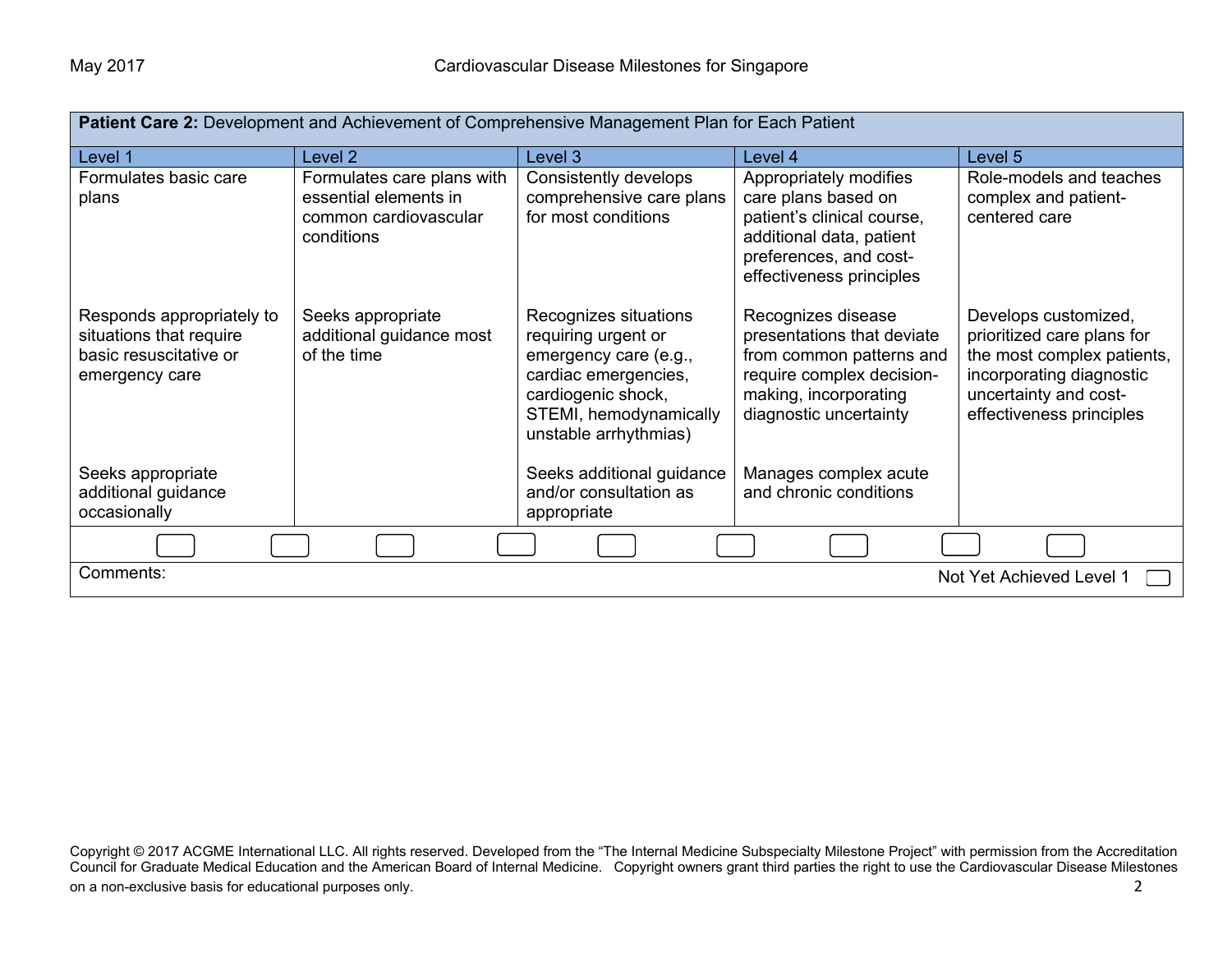| Patient Care 3: Management of Patients with Progressive Responsibility and Independence                   |                                                                                                                                |                                                                                                                   |                                                                                                                                                                                                                  |                                                                                                       |
|-----------------------------------------------------------------------------------------------------------|--------------------------------------------------------------------------------------------------------------------------------|-------------------------------------------------------------------------------------------------------------------|------------------------------------------------------------------------------------------------------------------------------------------------------------------------------------------------------------------|-------------------------------------------------------------------------------------------------------|
| Level 1                                                                                                   | Level <sub>2</sub>                                                                                                             | Level 3                                                                                                           | Level 4                                                                                                                                                                                                          | Level 5                                                                                               |
| Requires direct supervision<br>all the time in the delivery of<br>patient care                            | Requires direct supervision<br>occasionally to ensure patient<br>safety and quality care                                       | Requires indirect supervision<br>to ensure patient safety and<br>quality care                                     | Independently manages<br>patients across applicable<br>inpatient, outpatient, and<br>ambulatory clinical settings<br>who have a broad spectrum<br>of clinical disorders, including<br>undifferentiated syndromes | Effectively manages unusual,<br>rare, or complex disorders in<br>all appropriate clinical<br>settings |
| Requires direct supervision<br>all the time to manage<br>patients who require urgent<br>or emergency care | Requires direct supervision to<br>manage problems or<br>common chronic diseases in<br>all appropriate clinical<br>settings     | Provides appropriate<br>preventive care and chronic<br>disease management in all<br>appropriate clinical settings | Seeks additional guidance<br>and/or consultation as<br>appropriate                                                                                                                                               |                                                                                                       |
|                                                                                                           | Provides preventive care in<br>most appropriate clinical<br>settings                                                           | Provides comprehensive care<br>for single or multiple<br>diagnoses in all appropriate<br>clinical settings        | Appropriately manages<br>situations requiring urgent or<br>emergency care                                                                                                                                        |                                                                                                       |
|                                                                                                           | Requires direct supervision to<br>manage patients with<br>straightforward diagnoses in<br>all appropriate clinical<br>settings | Under supervision, provides<br>appropriate care in the<br>intensive care unit                                     | Effectively supervises the<br>management decisions of the<br>team in all appropriate clinical<br>settings                                                                                                        |                                                                                                       |
|                                                                                                           |                                                                                                                                | Initiates management plans<br>for urgent or emergency care,<br>(e.g., STEMI, shock,<br>malignant, arrhythmias)    |                                                                                                                                                                                                                  |                                                                                                       |
|                                                                                                           |                                                                                                                                |                                                                                                                   |                                                                                                                                                                                                                  |                                                                                                       |
| Comments:                                                                                                 |                                                                                                                                |                                                                                                                   |                                                                                                                                                                                                                  | Not Yet Achieved Level 1                                                                              |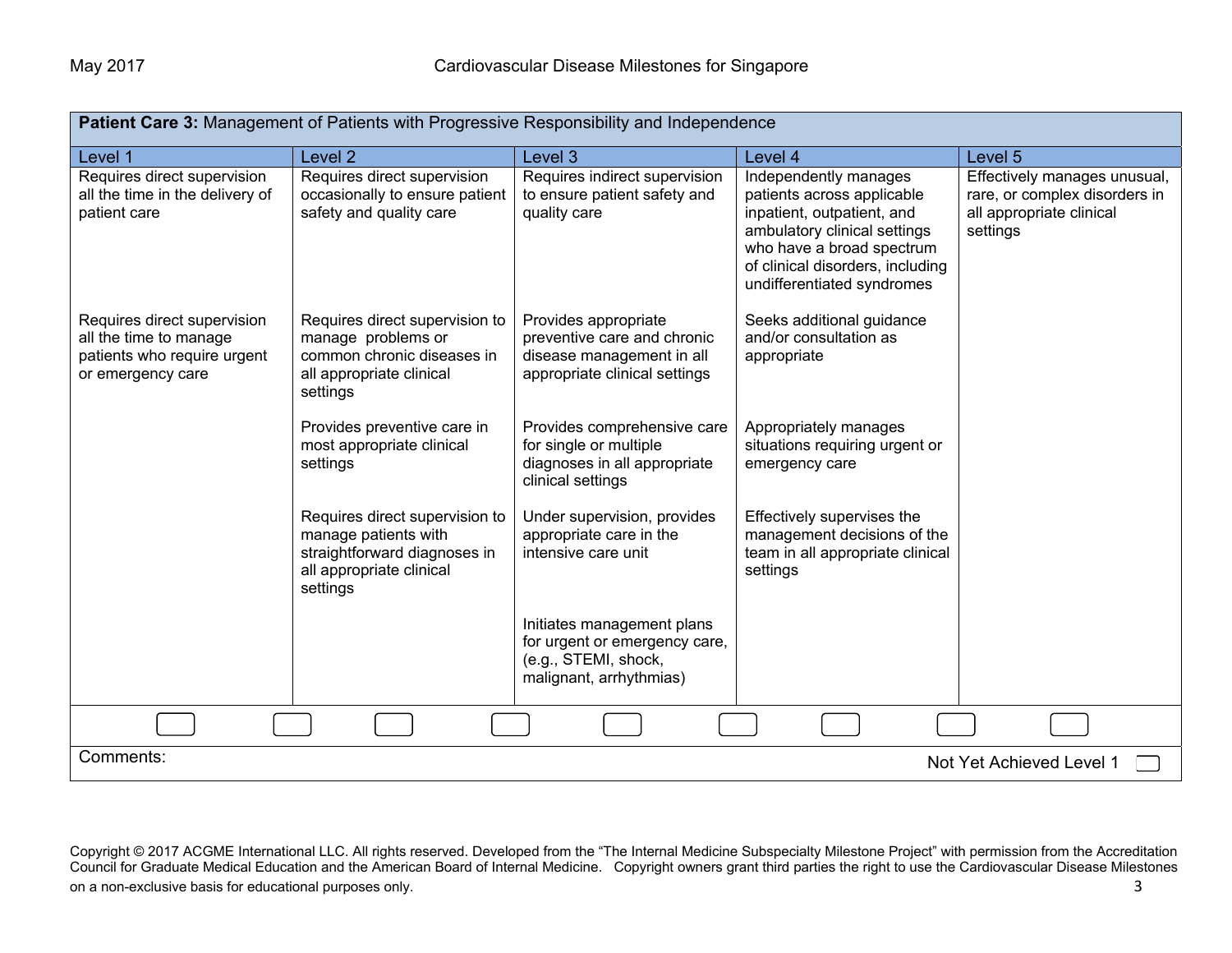| <b>Patient Care 4:</b> Skill in Performing and Interpreting Invasive Procedures |                                                                                                                       |                                                                                                                                                   |                                                                                                                                                                                                                                                |                                                                                                                                               |  |
|---------------------------------------------------------------------------------|-----------------------------------------------------------------------------------------------------------------------|---------------------------------------------------------------------------------------------------------------------------------------------------|------------------------------------------------------------------------------------------------------------------------------------------------------------------------------------------------------------------------------------------------|-----------------------------------------------------------------------------------------------------------------------------------------------|--|
| Level 1                                                                         | Level 2                                                                                                               | Level 3                                                                                                                                           | Level 4                                                                                                                                                                                                                                        | Level 5                                                                                                                                       |  |
| Requires direct supervision<br>in all invasive procedures                       | Possesses basic technical<br>skill for safe completion of<br>common invasive<br>procedures with direct<br>supervision | Possesses basic technical<br>skill for the completion and<br>interpretation of some<br>common invasive<br>procedures with indirect<br>supervision | Consistently demonstrates<br>technical skill to successfully<br>and safely perform and<br>interpret invasive procedures                                                                                                                        | Demonstrates skill to<br>independently perform and<br>interpret complex invasive<br>procedures that are<br>anticipated for future<br>practice |  |
|                                                                                 | Is attentive to patient safety<br>and comfort when<br>performing invasive<br>procedures some of the time              | Is attentive to patient safety<br>and comfort when<br>performing invasive<br>procedures most of the time                                          | Maximizes patient comfort<br>and safety when performing<br>invasive procedures                                                                                                                                                                 | Demonstrates expertise to<br>teach and supervise others<br>in the performance of<br>invasive procedures                                       |  |
|                                                                                 | Obtains and documents<br>informed consent<br>occasionally                                                             | Recognizes appropriate<br>patients, indications, and<br>associated risks in the<br>performance of invasive<br>procedures most of the time         | Consistently recognizes<br>appropriate patients,<br>indications, and associated<br>risks in the performance of<br>invasive procedures                                                                                                          | Designs consent instrument<br>for a human subject<br>research study; files an<br><b>Institution Review Board</b><br>(IRB) application         |  |
|                                                                                 | Understands and<br>communicates ethical<br>principles of informed<br>consent                                          | Obtains and documents<br>informed consent most of<br>the time                                                                                     | Effectively obtains and<br>documents informed consent<br>in challenging circumstances<br>(e.g., language or cultural<br>barriers)<br>Quantifies evidence for risk-<br>benefit analysis during<br>obtainment of informed<br>consent for complex |                                                                                                                                               |  |
|                                                                                 |                                                                                                                       |                                                                                                                                                   | procedures or therapies                                                                                                                                                                                                                        |                                                                                                                                               |  |
| Comments:<br>Not Yet Achieved Level 1                                           |                                                                                                                       |                                                                                                                                                   |                                                                                                                                                                                                                                                |                                                                                                                                               |  |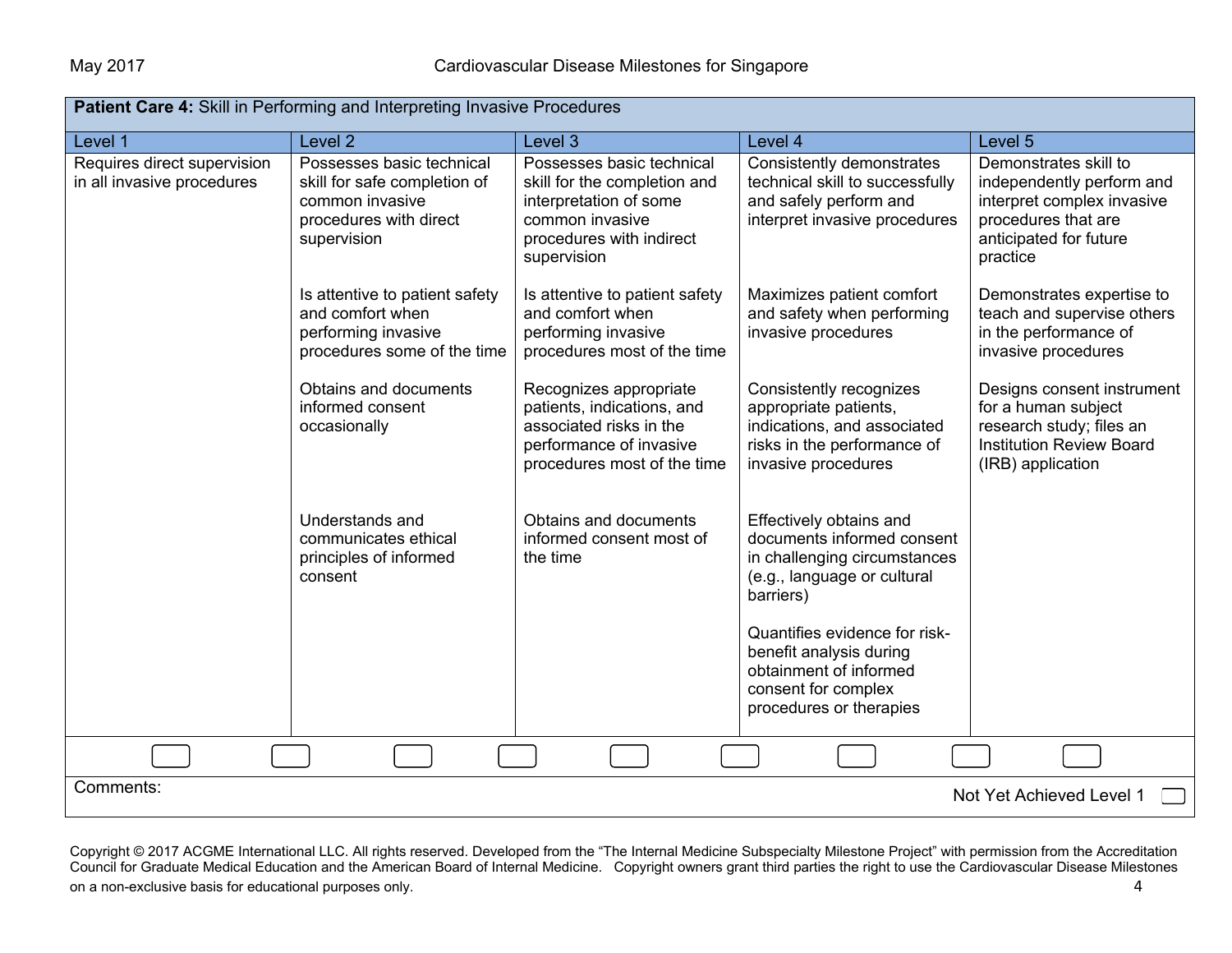| Patient Care 5: Skill in Performing and Interpreting Non-Invasive Procedures and/or Testing |                                                                                                                                   |                                                                                                                                                               |                                                                                                                                                                      |                                                                                                                                        |
|---------------------------------------------------------------------------------------------|-----------------------------------------------------------------------------------------------------------------------------------|---------------------------------------------------------------------------------------------------------------------------------------------------------------|----------------------------------------------------------------------------------------------------------------------------------------------------------------------|----------------------------------------------------------------------------------------------------------------------------------------|
| Level 1                                                                                     | Level <sub>2</sub>                                                                                                                | Level 3                                                                                                                                                       | Level 4                                                                                                                                                              | Level 5                                                                                                                                |
| Requires direct<br>supervision in all non-<br>invasive<br>procedures/testing                | Possesses basic technical<br>skill for safe completion of<br>common non-invasive<br>procedures/testing with<br>direct supervision | Possesses basic technical<br>skill for the completion and<br>interpretation of some<br>common non-invasive<br>procedures/testing with<br>indirect supervision | Consistently recognizes<br>appropriate patients,<br>indications, limitations, and<br>associated risks in<br>utilization of non-invasive<br>procedures and/or testing | Demonstrates skill to<br>independently perform and<br>interpret complex non-<br>invasive procedures and/or<br>testing                  |
|                                                                                             | Attentive to patient safety<br>and comfort when<br>performing non-invasive<br>procedures/testing some of<br>the time              | Attentive to patient safety<br>and comfort when<br>performing non-invasive<br>procedures/testing most of<br>the time                                          | Integrates procedures<br>and/or testing results with<br>clinical findings in the<br>evaluation and<br>management of patients                                         | Demonstrates expertise to<br>teach and supervise others<br>in the performance of<br>advanced non-invasive<br>procedures and/or testing |
|                                                                                             |                                                                                                                                   | Recognizes appropriate<br>patients, indications, and<br>associated risks in the<br>performance of non-<br>invasive<br>procedures/testing most of<br>the time  | Recognizes procedures<br>and/or testing results that<br>indicate high-risk state or<br>adverse prognosis                                                             | Designs consent instrument<br>for a human subject<br>research study; files an<br><b>Institution Review Board</b><br>(IRB) application  |
|                                                                                             |                                                                                                                                   |                                                                                                                                                               | Recognizes artifacts and<br>normal variants                                                                                                                          |                                                                                                                                        |
|                                                                                             |                                                                                                                                   |                                                                                                                                                               | Consistently performs and<br>interprets non-invasive<br>procedures and/or testing in<br>a safe and effective manner                                                  |                                                                                                                                        |
|                                                                                             |                                                                                                                                   |                                                                                                                                                               | Effectively obtains and<br>documents informed<br>consent in challenging<br>circumstances (e.g.,<br>language or cultural<br>barriers)                                 |                                                                                                                                        |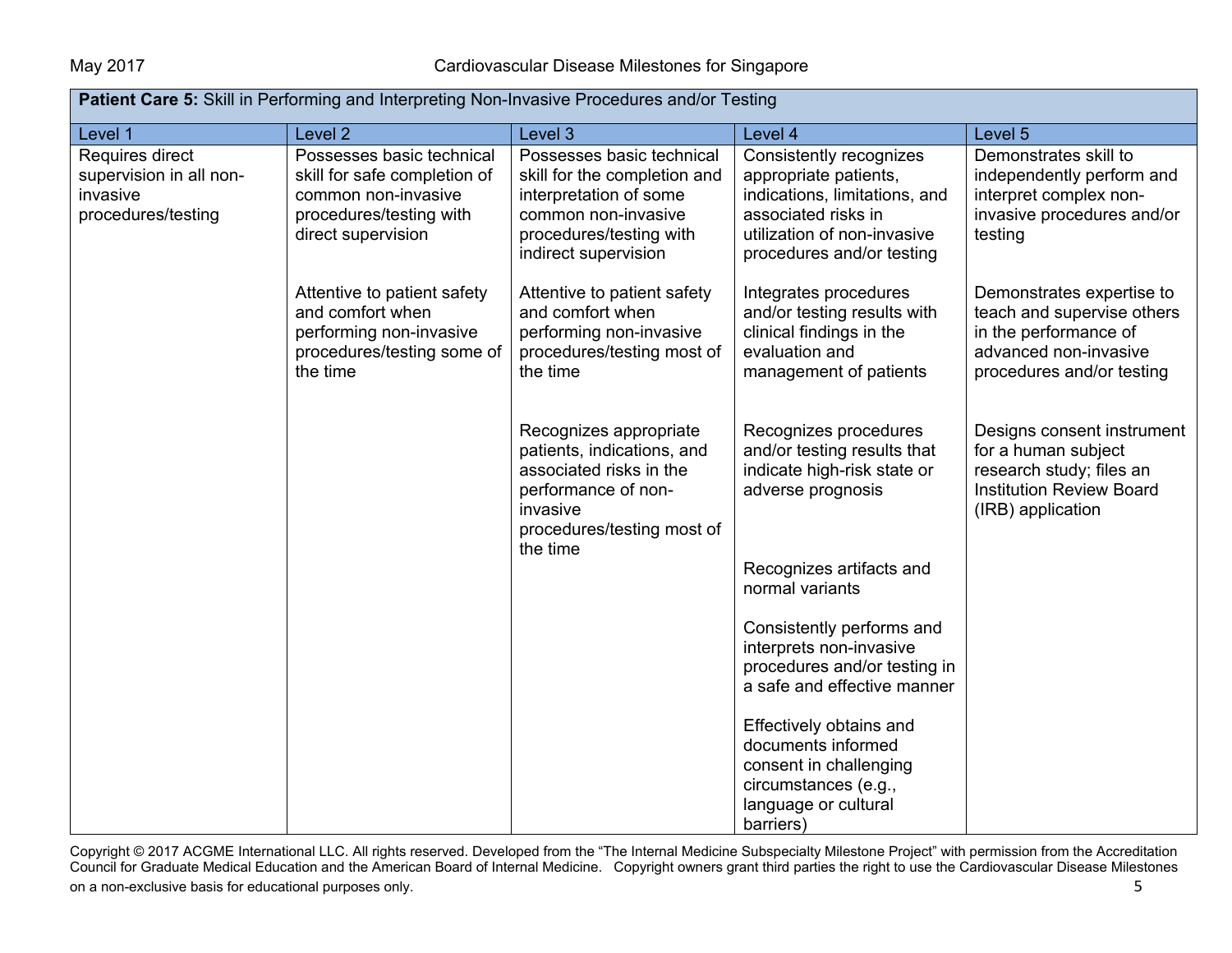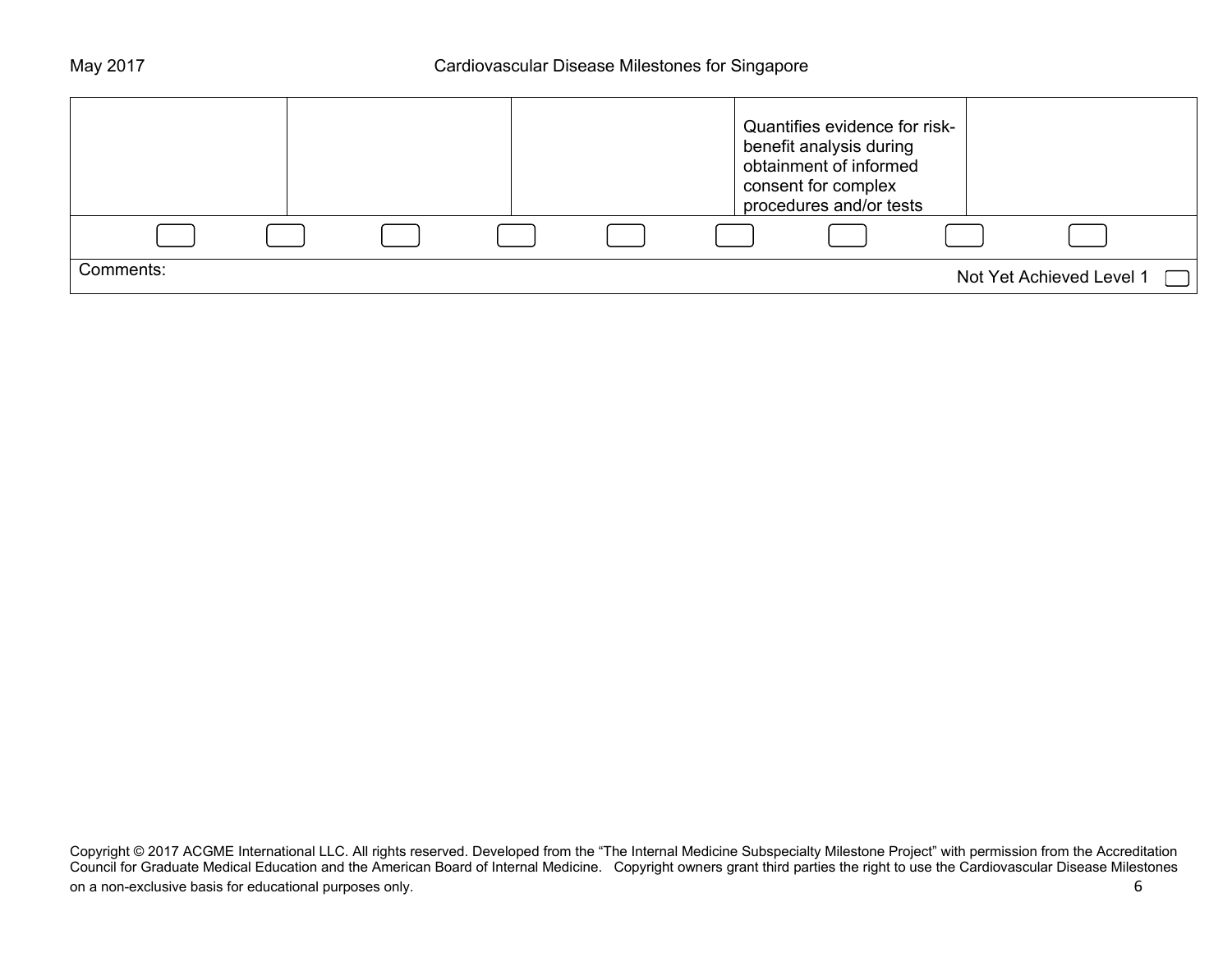| <b>Patient Care 6: Consultative Care</b>                                                                                                                      |                                                                                                                                      |                                                                                                                                                            |                                                                                                                                     |                                                                                                                                 |  |
|---------------------------------------------------------------------------------------------------------------------------------------------------------------|--------------------------------------------------------------------------------------------------------------------------------------|------------------------------------------------------------------------------------------------------------------------------------------------------------|-------------------------------------------------------------------------------------------------------------------------------------|---------------------------------------------------------------------------------------------------------------------------------|--|
| Level 1                                                                                                                                                       | Level 2                                                                                                                              | Level 3                                                                                                                                                    | Level 4                                                                                                                             | Level 5                                                                                                                         |  |
| Requires direct<br>supervision when<br>responding to questions<br>or concerns of others<br>when acting as a<br>consultant or utilizing<br>consultant services | Requires direct<br>supervision some of the<br>time to manage patients<br>as a consultant to other<br>physicians/health care<br>teams | Provides consultation<br>services for patients with<br>clinical problems requiring<br>basic risk assessment<br>(e.g., pre-operative<br>cardiac assessment) | Provides consultation<br>services for patients with<br>basic and complex clinical<br>problems requiring detailed<br>risk assessment | Provides consultation<br>services for patients with<br>very complex clinical<br>problems requiring<br>extensive risk assessment |  |
| Utilizes consultant<br>services when<br>appropriate for patient<br>care occasionally                                                                          | Applies risk assessment<br>principles to patients while<br>acting as a consultant<br>some of the time                                | Asks meaningful clinical<br>questions that guide the<br>input of consultants                                                                               | Appropriately integrates<br>recommendations from<br>other consultants in order<br>to effectively manage<br>patient care             | Models management of<br>discordant<br>recommendations from<br>multiple consultants                                              |  |
|                                                                                                                                                               | Formulates a clinical<br>question for a consultant<br>to address some of the<br>time                                                 |                                                                                                                                                            |                                                                                                                                     |                                                                                                                                 |  |
|                                                                                                                                                               |                                                                                                                                      |                                                                                                                                                            |                                                                                                                                     |                                                                                                                                 |  |
| Comments:                                                                                                                                                     |                                                                                                                                      |                                                                                                                                                            |                                                                                                                                     | Not Yet Achieved Level 1                                                                                                        |  |

Copyright © 2017 ACGME International LLC. All rights reserved. Developed from the "The Internal Medicine Subspecialty Milestone Project" with permission from the Accreditation Council for Graduate Medical Education and the American Board of Internal Medicine. Copyright owners grant third parties the right to use the Cardiovascular Disease Milestones on a non-exclusive basis for educational purposes only. The state of the state of the state of the state of the state of the state of the state of the state of the state of the state of the state of the state of the state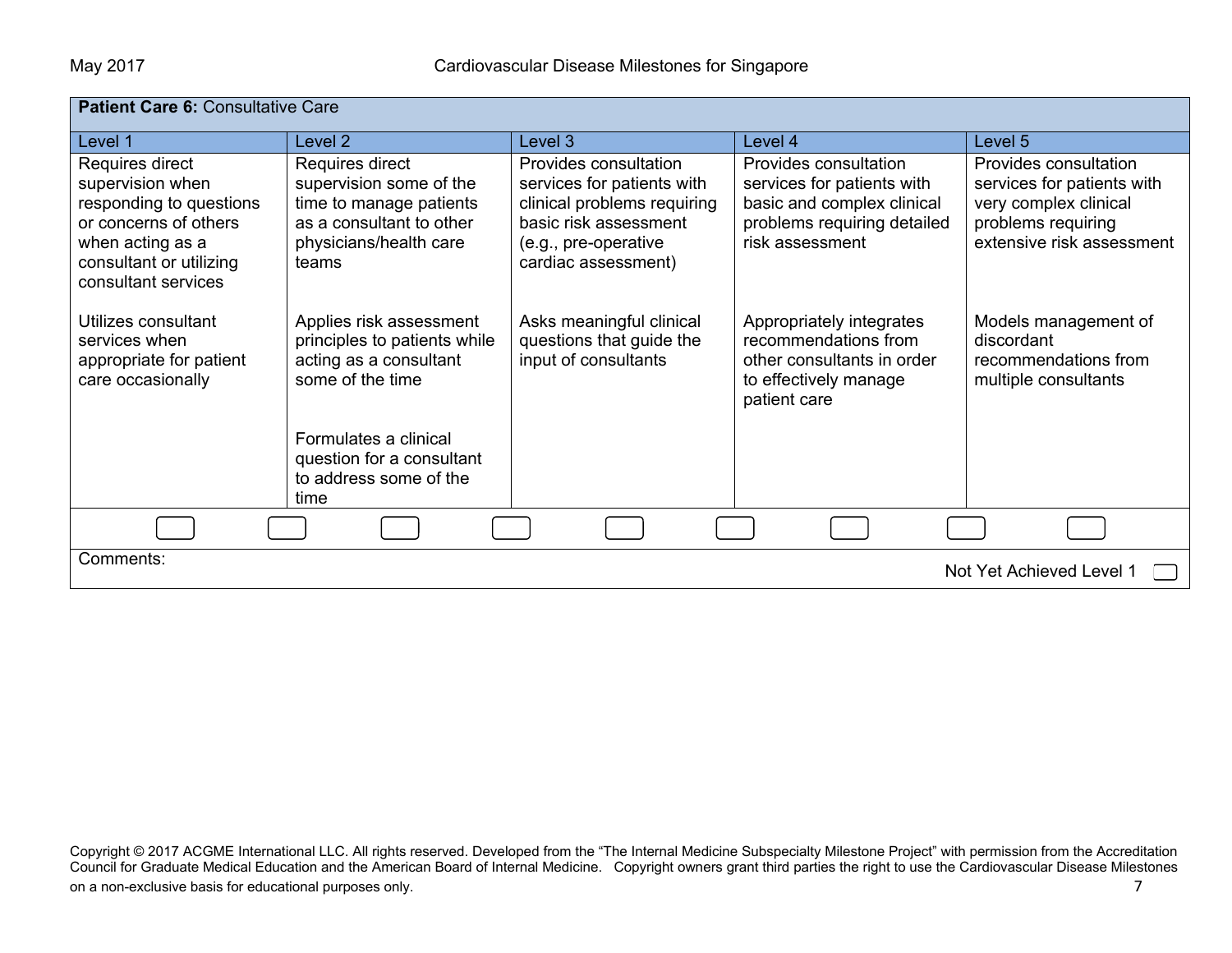| <b>Medical Knowledge 1: Clinical Knowledge</b>                                                                           |                                                                                                                                                                             |                                                                                                                                                                                          |                                                                                                                                                                                  |                                                                                                                                                                                          |
|--------------------------------------------------------------------------------------------------------------------------|-----------------------------------------------------------------------------------------------------------------------------------------------------------------------------|------------------------------------------------------------------------------------------------------------------------------------------------------------------------------------------|----------------------------------------------------------------------------------------------------------------------------------------------------------------------------------|------------------------------------------------------------------------------------------------------------------------------------------------------------------------------------------|
| Level 1                                                                                                                  | Level 2                                                                                                                                                                     | Level 3                                                                                                                                                                                  | Level 4                                                                                                                                                                          | Level 5                                                                                                                                                                                  |
| Possesses some of the<br>scientific,<br>socioeconomic, or<br>behavioral knowledge<br>required to provide<br>patient care | Possesses sufficient<br>scientific, socioeconomic,<br>and behavioral<br>knowledge required to<br>provide care for common<br>medical conditions and<br>basic preventive care | <b>Possesses</b><br>comprehensive scientific,<br>socioeconomic, and<br>behavioral knowledge<br>required to provide care<br>for common medical<br>conditions and basic<br>preventive care | Possesses the scientific,<br>socioeconomic, and<br>behavioral knowledge<br>required to provide care for<br>complex medical<br>conditions and<br>comprehensive preventive<br>care | Possesses the scientific,<br>socioeconomic, and<br>behavioral knowledge<br>required to successfully<br>diagnose and treat<br>medically uncommon,<br>ambiguous, and complex<br>conditions |
|                                                                                                                          |                                                                                                                                                                             |                                                                                                                                                                                          |                                                                                                                                                                                  |                                                                                                                                                                                          |
| Comments:                                                                                                                |                                                                                                                                                                             |                                                                                                                                                                                          |                                                                                                                                                                                  | Not Yet Achieved Level 1                                                                                                                                                                 |

Copyright © 2017 ACGME International LLC. All rights reserved. Developed from the "The Internal Medicine Subspecialty Milestone Project" with permission from the Accreditation Council for Graduate Medical Education and the American Board of Internal Medicine. Copyright owners grant third parties the right to use the Cardiovascular Disease Milestones on a non-exclusive basis for educational purposes only. **8** and the state of the state of the state of the state of the state of the state of the state of the state of the state of the state of the state of the state of th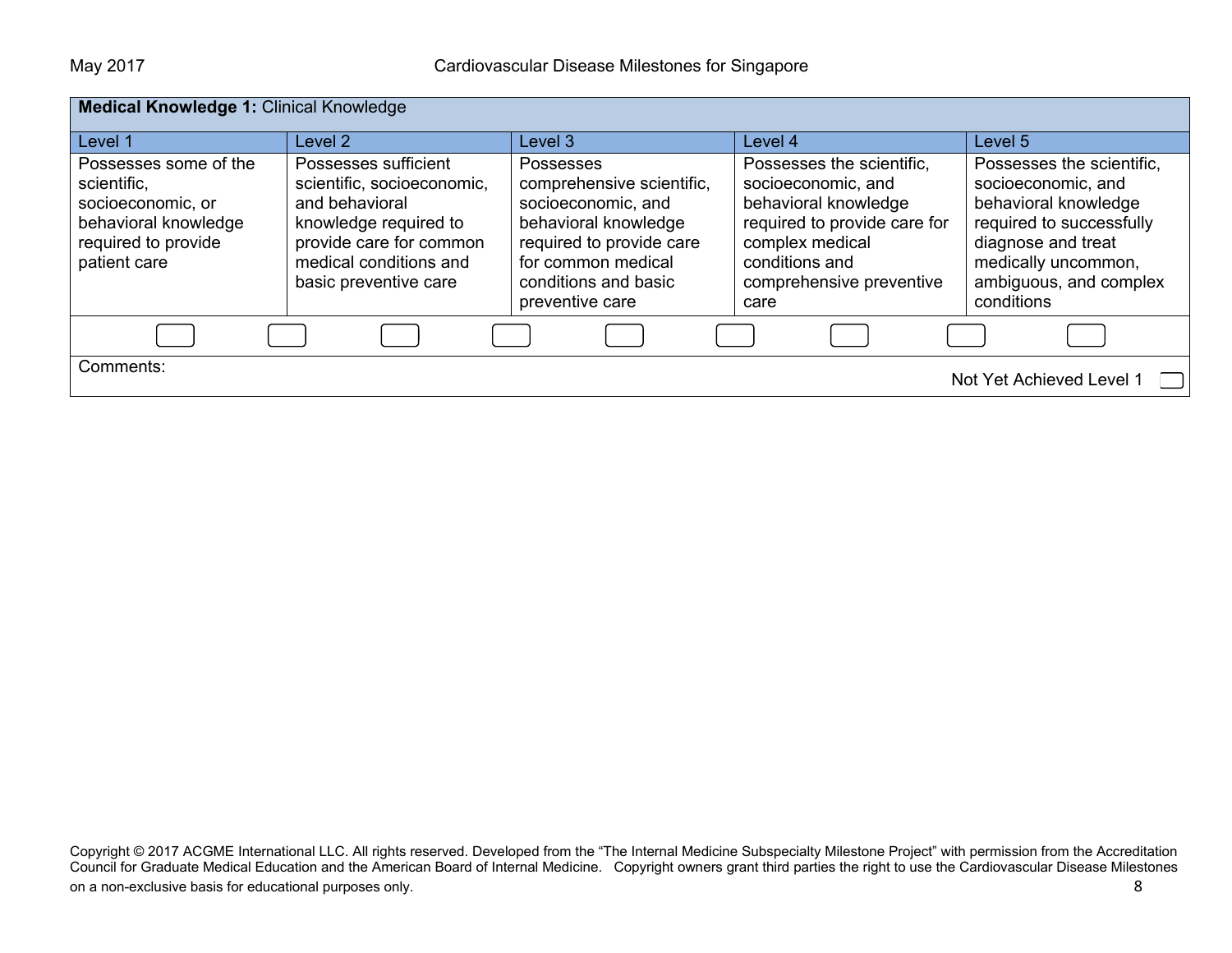| <b>Medical Knowledge 2:</b> Knowledge of Diagnostic Testing and Procedures                                             |                                                                                                                      |                                                                                                                   |                                                                                                                                        |                                                                                                      |  |
|------------------------------------------------------------------------------------------------------------------------|----------------------------------------------------------------------------------------------------------------------|-------------------------------------------------------------------------------------------------------------------|----------------------------------------------------------------------------------------------------------------------------------------|------------------------------------------------------------------------------------------------------|--|
| Level 1                                                                                                                | Level <sub>2</sub>                                                                                                   | Level <sub>3</sub>                                                                                                | Level 4                                                                                                                                | Level 5                                                                                              |  |
| Possess foundational<br>knowledge to apply<br>diagnostic testing and<br>procedures to patient<br>care some of the time | Interprets basic<br>diagnostic tests<br>accurately most of the<br>time                                               | Consistently interprets<br>basic diagnostic tests<br>accurately                                                   | Interprets complex<br>diagnostic tests accurately<br>while accounting for<br>limitations and biases                                    | Anticipates and accounts<br>for subtle nuances of<br>interpreting diagnostic<br>tests and procedures |  |
|                                                                                                                        | Understands the<br>concepts of pre-test<br>probability and test<br>performance<br>characteristic some of the<br>time | Understand the concepts<br>of pre-test probability and<br>test performance<br>characteristics most of<br>the time | Knows the indications for,<br>and limitations of,<br>diagnostic testing and<br>procedures                                              | Pursues knowledge of<br>new and emerging<br>diagnostic tests and<br>procedures                       |  |
|                                                                                                                        | Minimally understands<br>the rationale and risks<br>associated with common<br>procedures                             | Fully understands the<br>rationale and risks<br>associated with common<br>procedures                              | Understands the concepts<br>of pre-test probability and<br>test performance<br>characteristics                                         |                                                                                                      |  |
|                                                                                                                        |                                                                                                                      |                                                                                                                   | Teaches the rationale and<br>risks associated with<br>common procedures and<br>anticipates potential<br>complications of<br>procedures |                                                                                                      |  |
|                                                                                                                        |                                                                                                                      |                                                                                                                   |                                                                                                                                        |                                                                                                      |  |
| <b>Comments:</b><br>Not Yet Achieved Level 1                                                                           |                                                                                                                      |                                                                                                                   |                                                                                                                                        |                                                                                                      |  |

Copyright © 2017 ACGME International LLC. All rights reserved. Developed from the "The Internal Medicine Subspecialty Milestone Project" with permission from the Accreditation Council for Graduate Medical Education and the American Board of Internal Medicine. Copyright owners grant third parties the right to use the Cardiovascular Disease Milestones on a non-exclusive basis for educational purposes only. **Solutional example 20 and 20 and 20 and 20 and 20 and 20 and 20 and 20 and 20 and 20 and 20 and 20 and 20 and 20 and 20 and 20 and 20 and 20 and 20 and 20 and 20 and**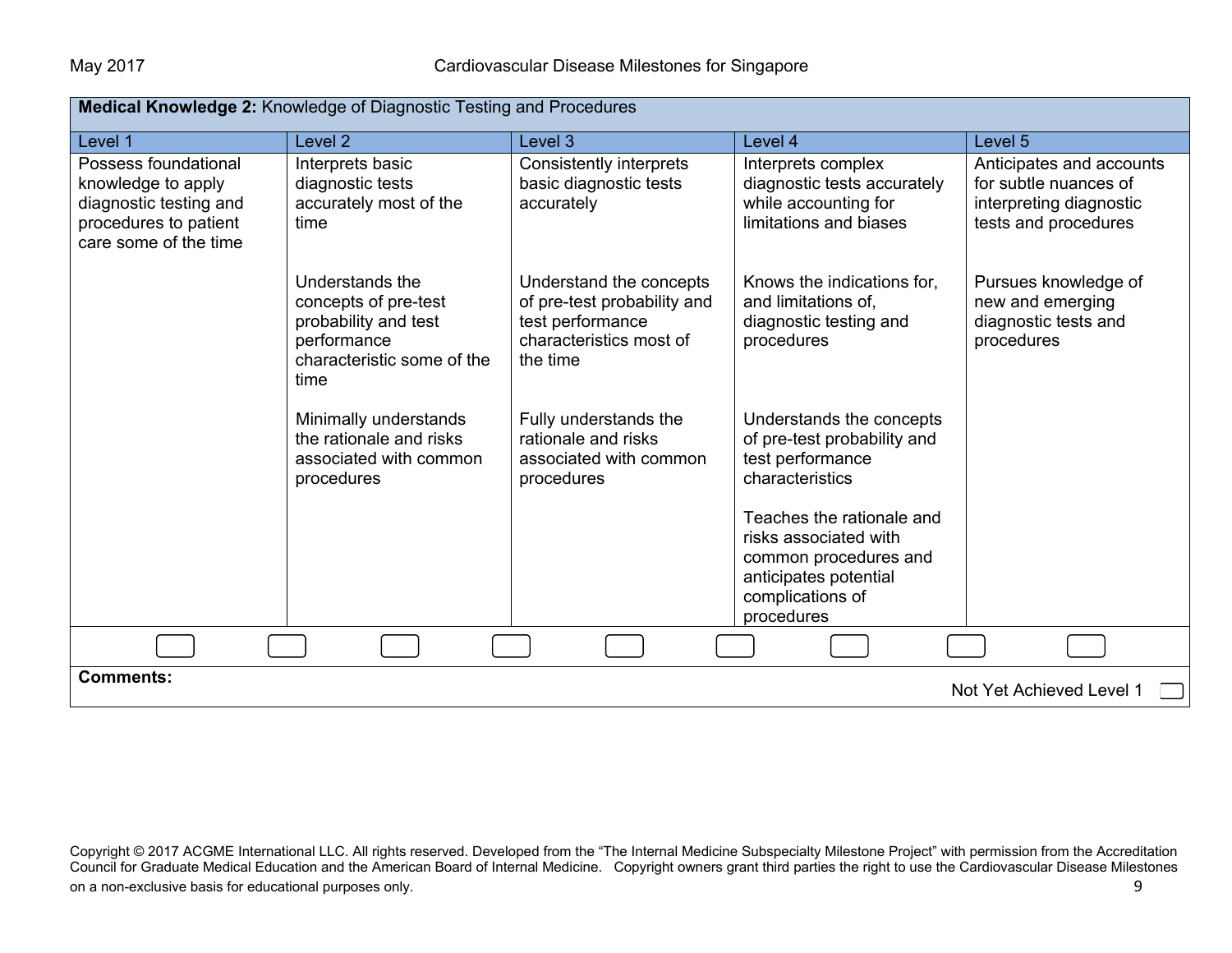| <b>Medical Knowledge 3: Scholarship</b>                                   |                                                                                                                                                                     |                                                                                                                                                                                                             |                                                                                                                                                                                    |                                                                                                                                |  |
|---------------------------------------------------------------------------|---------------------------------------------------------------------------------------------------------------------------------------------------------------------|-------------------------------------------------------------------------------------------------------------------------------------------------------------------------------------------------------------|------------------------------------------------------------------------------------------------------------------------------------------------------------------------------------|--------------------------------------------------------------------------------------------------------------------------------|--|
| Level 1                                                                   | Level <sub>2</sub>                                                                                                                                                  | Level 3                                                                                                                                                                                                     | Level 4                                                                                                                                                                            | Level 5                                                                                                                        |  |
| Rarely participates in<br>scientific inquiry or<br>scholarly productivity | Is interested in scholarly<br>activity, but does not<br>initiate or follow through                                                                                  | Identifies areas worthy of<br>scholarly investigation and<br>formulates a plan under<br>supervision of a mentor                                                                                             | Formulates ideas worthy of<br>scholarly investigation                                                                                                                              | Independently formulates<br>novel and important ideas<br>worthy of scholarly<br>investigation                                  |  |
|                                                                           | Performs a literature<br>search using relevant<br>scholarly sources to<br>identify pertinent articles                                                               | Critically reads scientific<br>literature and identifies<br>major methodological flaws<br>and inconsistencies within<br>or between publications                                                             | Collaborates with other<br>investigators to design and<br>complete a project related<br>to clinical practice, quality<br>improvement, patient<br>safety, education, or<br>research | Leads a scholarly project<br>advancing clinical practice,<br>quality improvement,<br>patient safety, education,<br>or research |  |
|                                                                           | Is aware of basic statistical<br>concepts, but has<br>incomplete understanding<br>of their application;<br>inconsistently identifies<br>methodological flaws        | Understands and is able to<br>apply basic statistical<br>concepts, and can identify<br>potential analytic methods<br>for data or problem<br>assessment                                                      | Critiques specialized<br>scientific literature<br>effectively                                                                                                                      | Obtains independent<br>research funding                                                                                        |  |
|                                                                           | Communicates<br>rudimentary details of<br>scientific work, including<br>his or her own scholarly<br>work; needs to improve<br>ability to present in small<br>groups | Effectively presents at<br>journal club, quality<br>improvement meetings,<br>clinical conferences,<br>and/or is able to effectively<br>describe and discuss his or<br>her own scholarly work or<br>research | Dissects a problem into its<br>many component parts and<br>identifies strategies for<br>solving                                                                                    | Critiques specialized<br>scientific literature at a<br>level consistent with<br>participation in peer review                   |  |
|                                                                           |                                                                                                                                                                     |                                                                                                                                                                                                             | Uses analytical methods of<br>the field effectively                                                                                                                                | Employs optimal statistical<br>techniques                                                                                      |  |
|                                                                           |                                                                                                                                                                     |                                                                                                                                                                                                             | Presents scholarly activity<br>at local or regional                                                                                                                                | Teaches analytic methods                                                                                                       |  |

Copyright © 2017 ACGME International LLC. All rights reserved. Developed from the "The Internal Medicine Subspecialty Milestone Project" with permission from the Accreditation Council for Graduate Medical Education and the American Board of Internal Medicine. Copyright owners grant third parties the right to use the Cardiovascular Disease Milestones on a non-exclusive basis for educational purposes only. **10** and the state of the state of the state of the state of the state of the state of the state of the state of the state of the state of the state of the state of t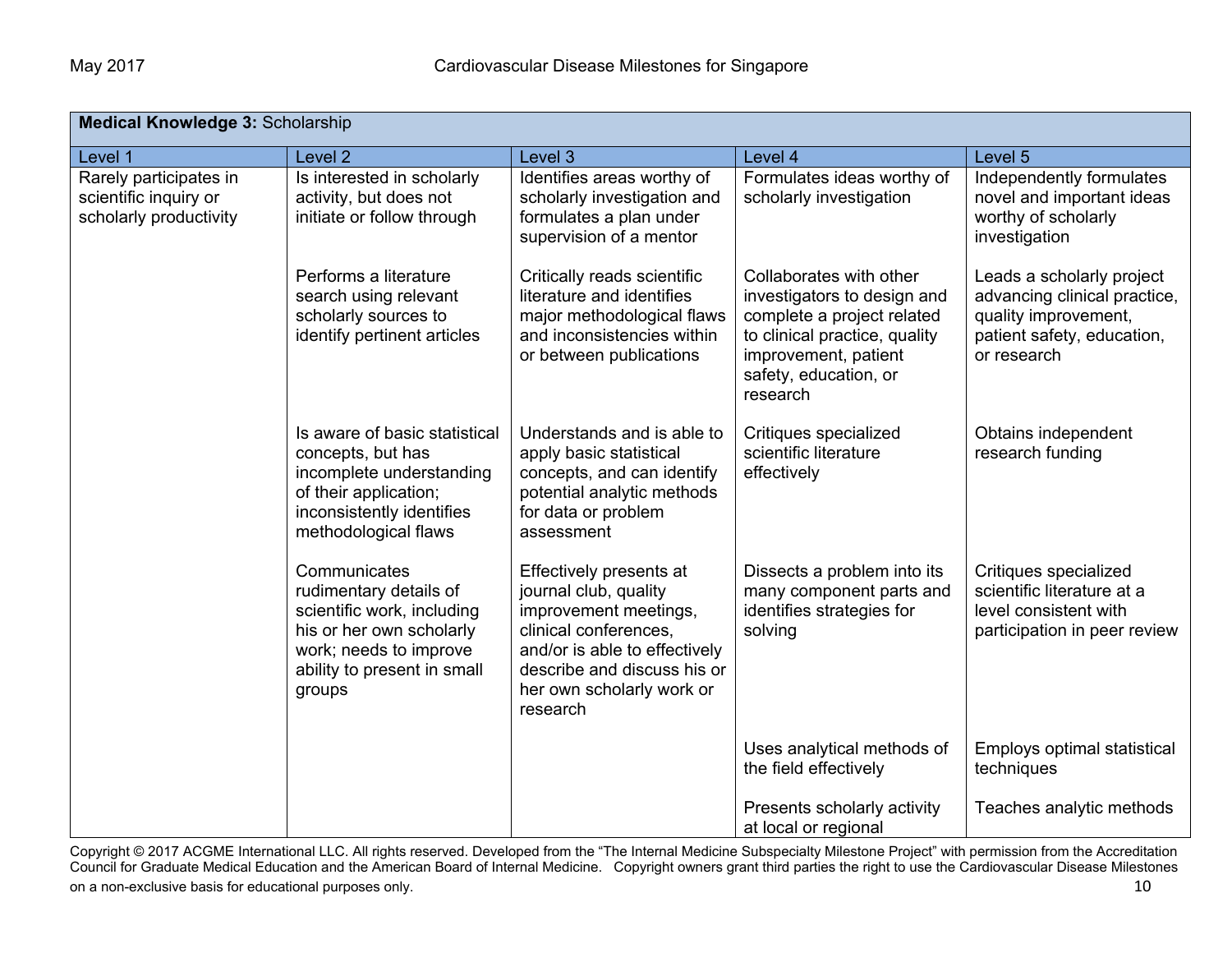|           |  | meetings, and/or submits<br>an abstract summarizing<br>scholarly work to<br>regional/state/ national<br>meetings, and/or publishes<br>non-peer-reviewed<br>manuscript(s) (reviews,<br>book chapters) | in chosen field to peers<br>and others                                                                                                                             |
|-----------|--|------------------------------------------------------------------------------------------------------------------------------------------------------------------------------------------------------|--------------------------------------------------------------------------------------------------------------------------------------------------------------------|
|           |  |                                                                                                                                                                                                      | <b>Effectively presents</b><br>scholarly work at national<br>and international meetings                                                                            |
|           |  |                                                                                                                                                                                                      | Publishes peer-reviewed<br>manuscript(s) containing<br>scholarly work (clinical<br>practice, quality<br>improvement, patient<br>safety, education, or<br>research) |
|           |  |                                                                                                                                                                                                      |                                                                                                                                                                    |
| Comments: |  |                                                                                                                                                                                                      | Not Yet Achieved Level 1                                                                                                                                           |

Copyright © 2017 ACGME International LLC. All rights reserved. Developed from the "The Internal Medicine Subspecialty Milestone Project" with permission from the Accreditation Council for Graduate Medical Education and the American Board of Internal Medicine. Copyright owners grant third parties the right to use the Cardiovascular Disease Milestones on a non-exclusive basis for educational purposes only. **11** and the state of the state of the state of the state of the state of the state of the state of the state of the state of the state of the state of the state of t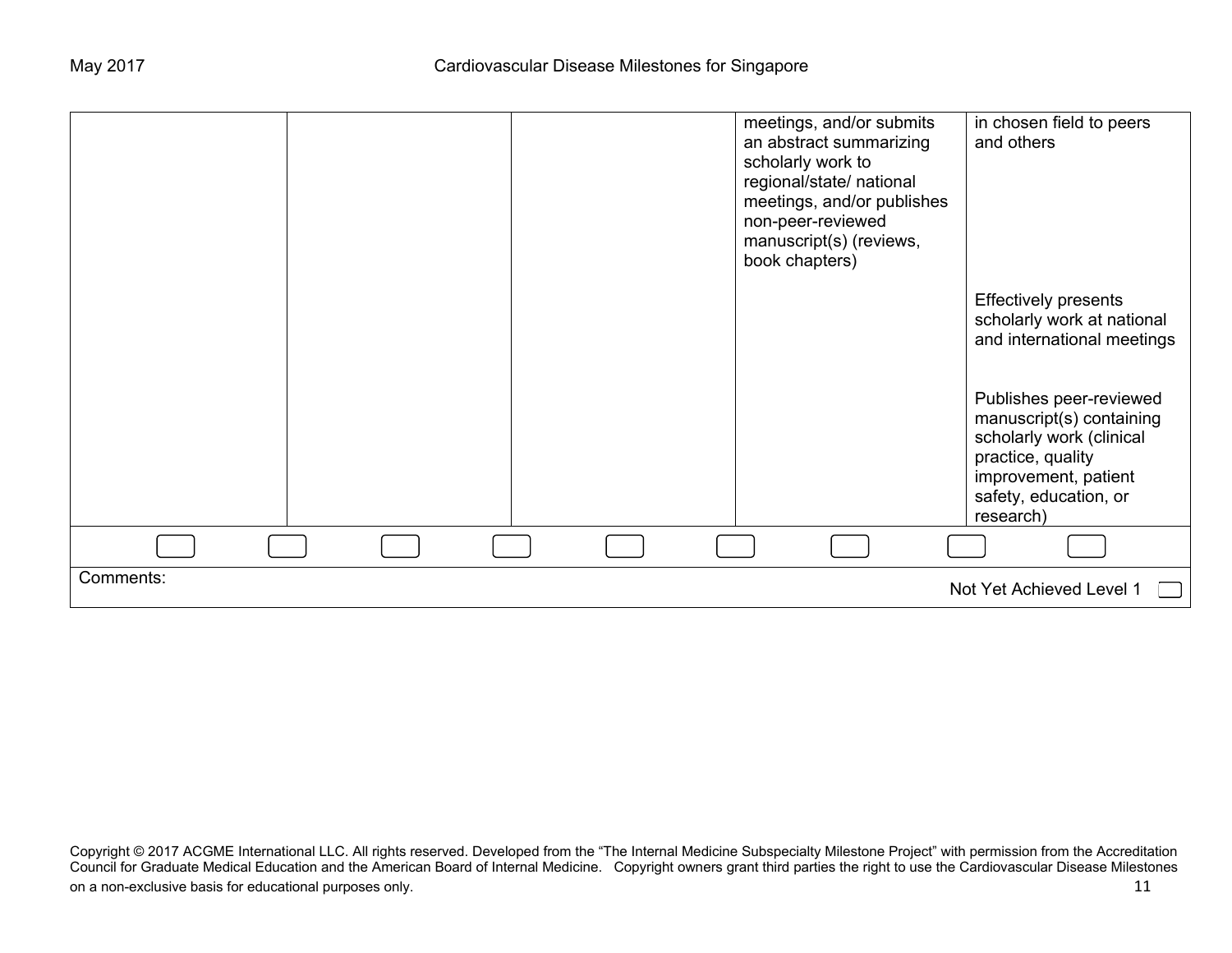| Systems-Based Practice 1: Patient Safety and Quality Improvement                       |                                                                                                                                   |                                                                                                             |                                                                                                                         |                                                                                                                       |
|----------------------------------------------------------------------------------------|-----------------------------------------------------------------------------------------------------------------------------------|-------------------------------------------------------------------------------------------------------------|-------------------------------------------------------------------------------------------------------------------------|-----------------------------------------------------------------------------------------------------------------------|
| Level 1                                                                                | Level 2                                                                                                                           | Level 3                                                                                                     | Level 4                                                                                                                 | Level 5                                                                                                               |
| Demonstrates knowledge<br>of common patient safety<br>events                           | Identifies system factors<br>that lead to patient safety<br>events                                                                | Participates in analysis of<br>patient safety events<br>(simulated or actual)                               | Conducts analysis of<br>patient safety events and<br>offers error prevention<br>strategies (simulated or<br>actual)     | Actively engages teams<br>and processes to modify<br>systems to prevent patient<br>safety events                      |
| Demonstrates knowledge<br>of how to report patient<br>safety events                    | Reports patient safety<br>events through institutional<br>reporting systems (actual<br>or simulated)                              | Participates in disclosure<br>of patient safety events to<br>patients and families<br>(simulated or actual) | Discloses patient safety<br>events to patients and<br>families (simulated or<br>actual)                                 | Role models or mentors<br>others in the disclosure of<br>patient safety events                                        |
| Demonstrates knowledge<br>of basic quality<br>improvement<br>methodologies and metrics | Describes local quality<br>improvement initiatives<br>(e.g., community<br>vaccination rate, infection<br>rate, smoking cessation) | Participates in local<br>quality improvement<br>initiatives                                                 | Demonstrates the skills<br>required to identify,<br>develop, implement, and<br>analyze a quality<br>improvement project | Creates, implements, and<br>assesses quality<br>improvement initiatives at<br>the institutional or<br>community level |
|                                                                                        |                                                                                                                                   |                                                                                                             |                                                                                                                         |                                                                                                                       |
| Comments:                                                                              |                                                                                                                                   |                                                                                                             |                                                                                                                         | Not Yet Achieved Level 1                                                                                              |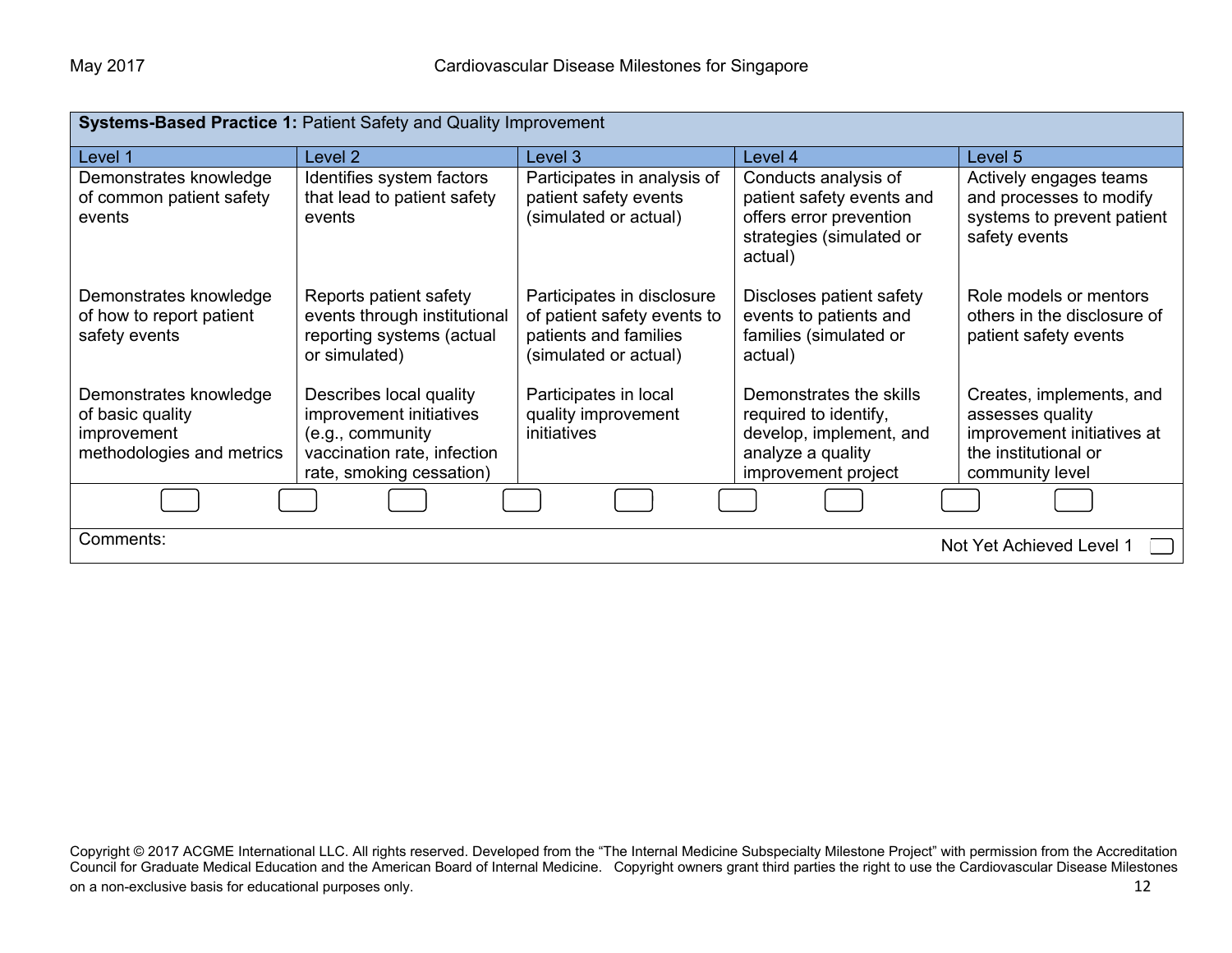| Systems-Based Practice 2: System Navigation for Patient-Centered Care                     |                                                                                                                                        |                                                                                                                                             |                                                                                                                                                                                |                                                                                                                                 |  |
|-------------------------------------------------------------------------------------------|----------------------------------------------------------------------------------------------------------------------------------------|---------------------------------------------------------------------------------------------------------------------------------------------|--------------------------------------------------------------------------------------------------------------------------------------------------------------------------------|---------------------------------------------------------------------------------------------------------------------------------|--|
| Level 1                                                                                   | Level <sub>2</sub>                                                                                                                     | Level 3                                                                                                                                     | Level 4                                                                                                                                                                        | Level 5                                                                                                                         |  |
| Demonstrates knowledge<br>of care coordination                                            | Coordinates care of<br>patients in routine clinical<br>situations effectively<br>utilizing the roles of the<br>interprofessional teams | Coordinates care of<br>patients in complex<br>clinical situations<br>effectively utilizing the<br>roles of their<br>interprofessional teams | Role models effective<br>coordination of patient-<br>centered care among<br>different disciplines and<br>specialties                                                           | Analyses the process of<br>care coordination and<br>leads in the design and<br>implementation of<br>improvements                |  |
| Identifies key elements for<br>safe and effective<br>transitions of care and<br>hand-offs | Performs safe and<br>effective transitions of<br>care/hand-offs in routine<br>clinical situations                                      | Performs safe and<br>effective transitions of<br>care/hand-offs in complex<br>clinical situations                                           | Role models and<br>advocates for safe and<br>effective transitions of<br>care/hand-offs within and<br>across health care delivery<br>systems, including<br>outpatient settings | Improves quality of<br>transitions of care within<br>and across health care<br>delivery systems to<br>optimize patient outcomes |  |
| Demonstrates knowledge<br>of population and<br>community health needs<br>and disparities  | Identifies specific<br>population and community<br>health needs and<br>inequities for their local<br>population                        | Uses local resources<br>effectively to meet the<br>needs of a patient<br>population and community                                           | Participates in changing<br>and adapting practice to<br>provide for the needs of<br>specific populations                                                                       | Leads innovations and<br>advocates for populations<br>and communities with<br>health care inequities                            |  |
|                                                                                           |                                                                                                                                        |                                                                                                                                             |                                                                                                                                                                                |                                                                                                                                 |  |
| Comments:<br>Not Yet Achieved Level 1                                                     |                                                                                                                                        |                                                                                                                                             |                                                                                                                                                                                |                                                                                                                                 |  |

Copyright © 2017 ACGME International LLC. All rights reserved. Developed from the "The Internal Medicine Subspecialty Milestone Project" with permission from the Accreditation Council for Graduate Medical Education and the American Board of Internal Medicine. Copyright owners grant third parties the right to use the Cardiovascular Disease Milestones on a non-exclusive basis for educational purposes only. **13** and the state of the state of the state of the state of the state of the state of the state of the state of the state of the state of the state of the state of t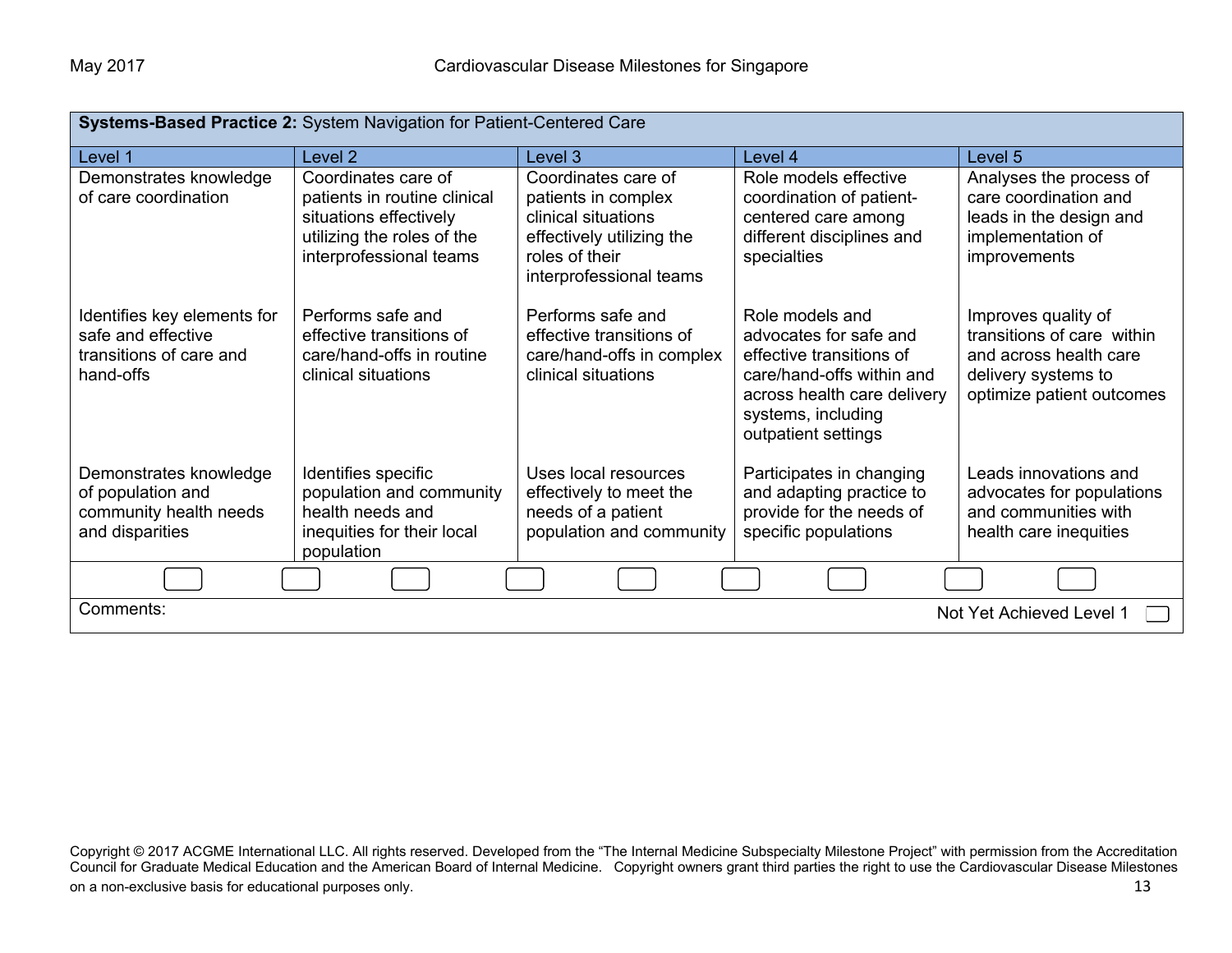| Systems-Based Practice 3: Physician Role in Health Care Systems                                                                                |                                                                                                                                  |                                                                                                                                                                      |                                                                                                                                                                      |                                                                                                                        |  |
|------------------------------------------------------------------------------------------------------------------------------------------------|----------------------------------------------------------------------------------------------------------------------------------|----------------------------------------------------------------------------------------------------------------------------------------------------------------------|----------------------------------------------------------------------------------------------------------------------------------------------------------------------|------------------------------------------------------------------------------------------------------------------------|--|
| Level 1                                                                                                                                        | Level <sub>2</sub>                                                                                                               | Level 3                                                                                                                                                              | Level 4                                                                                                                                                              | Level 5                                                                                                                |  |
| Identifies components of<br>the complex health care<br>system                                                                                  | Describes the physician's<br>role and how the<br>interrelated components of<br>complex health care<br>system impact patient care | Analyzes how personal<br>practice affects the system<br>(e.g., length of stay,<br>readmission rates, clinical<br>efficiency)                                         | Manages the interrelated<br>components of the<br>complex health care<br>systems for efficient and<br>effective patient care                                          | Advocates for or leads<br>change to enhance<br>systems for high value,<br>efficient, and effective<br>patient care     |  |
| Describes basic health<br>payment systems,<br>including government,<br>private, public, and<br>uninsured care and<br>different practice models | Delivers care informed by<br>patient specific payment<br>model                                                                   | Utilizes shared decision<br>making in patient care,<br>taking into consideration<br>payment models                                                                   | Advocates for patient care<br>understanding the<br>limitations of each<br>patient's payment model<br>(e.g., community<br>resources, patient<br>assistance resources) | Participates in advocacy<br>activities for health policy<br>to better align payment<br>systems with high value<br>care |  |
|                                                                                                                                                |                                                                                                                                  | Identifies resources and<br>effectively plans for<br>transition to practice (e.g.,<br>information technology,<br>legal, billing and coding,<br>financial, personnel) | Describes basic elements<br>needed to transition to<br>practice (e.g., contract<br>negotiations, malpractice<br>insurance, government<br>regulation, compliance)     |                                                                                                                        |  |
|                                                                                                                                                |                                                                                                                                  |                                                                                                                                                                      |                                                                                                                                                                      |                                                                                                                        |  |
| Comments:<br>Not Yet Achieved Level 1                                                                                                          |                                                                                                                                  |                                                                                                                                                                      |                                                                                                                                                                      |                                                                                                                        |  |

Copyright © 2017 ACGME International LLC. All rights reserved. Developed from the "The Internal Medicine Subspecialty Milestone Project" with permission from the Accreditation Council for Graduate Medical Education and the American Board of Internal Medicine. Copyright owners grant third parties the right to use the Cardiovascular Disease Milestones on a non-exclusive basis for educational purposes only. **14** and the state of the state of the state of the state of the state of the state of the state of the state of the state of the state of the state of the state of t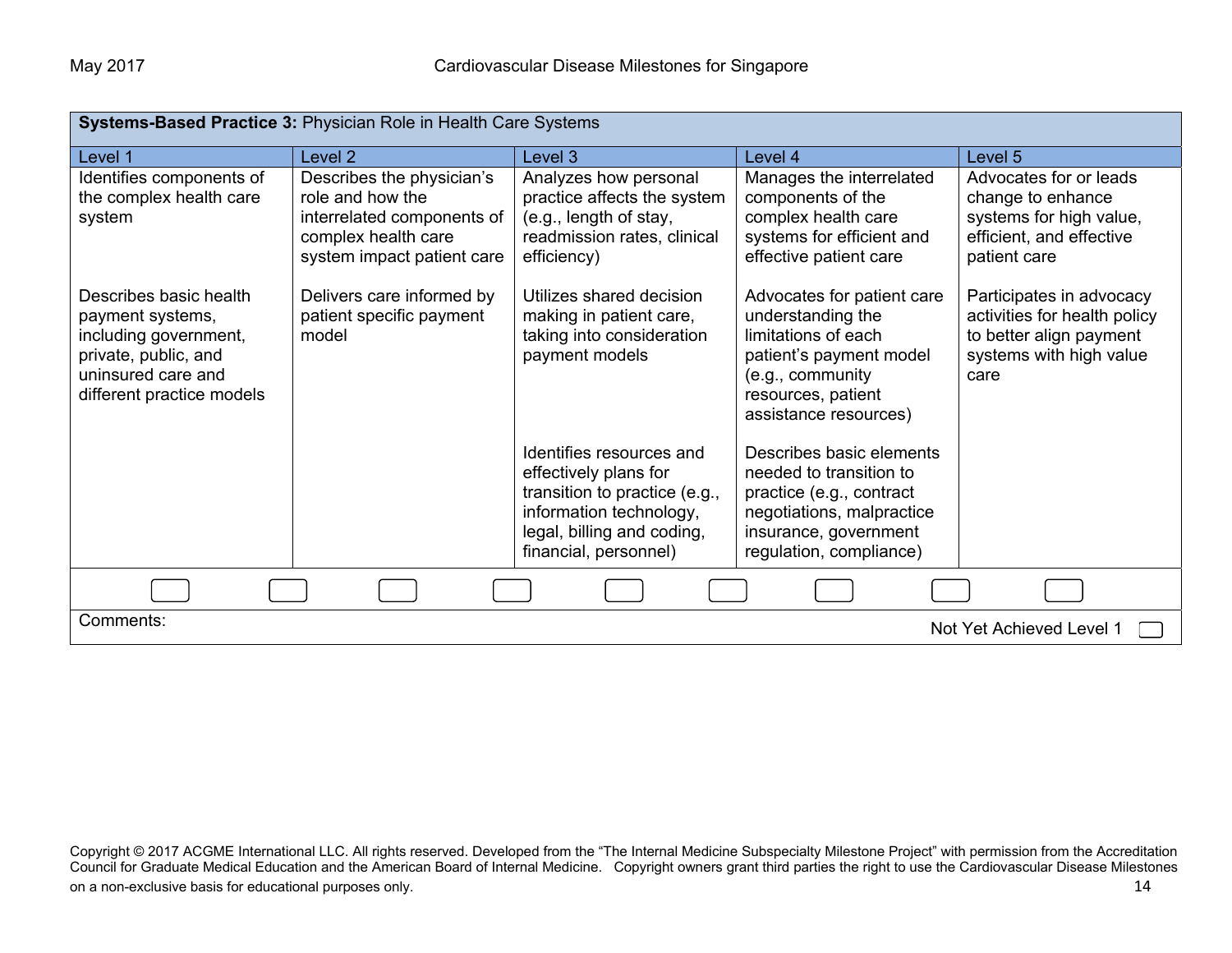| Practice-Based Learning and Improvement 1: Evidence-Based and Informed Practice                                                                                |                                                                                                                             |                                                                                                                                  |                                                                                                                                                                    |                                                                                                                                                   |  |  |
|----------------------------------------------------------------------------------------------------------------------------------------------------------------|-----------------------------------------------------------------------------------------------------------------------------|----------------------------------------------------------------------------------------------------------------------------------|--------------------------------------------------------------------------------------------------------------------------------------------------------------------|---------------------------------------------------------------------------------------------------------------------------------------------------|--|--|
| Level 1                                                                                                                                                        | Level 2                                                                                                                     | Level 3                                                                                                                          | Level 4                                                                                                                                                            | Level 5                                                                                                                                           |  |  |
| Demonstrates how to<br>access and use available<br>evidence and incorporate<br>patient preferences and<br>values in order to take care<br>of a routine patient | Articulates clinical<br>questions and elicits<br>patient preferences and<br>values in order to guide<br>evidence-based care | Locates and applies the<br>best available evidence,<br>integrated with patient<br>preference, to the care<br>of complex patients | Critically appraises and<br>applies evidence even in<br>the face of uncertainty and<br>conflicting evidence to<br>guide care tailored to the<br>individual patient | Coaches others to critically<br>appraise and apply<br>evidence for complex<br>patients and/or participates<br>in the development of<br>guidelines |  |  |
|                                                                                                                                                                |                                                                                                                             |                                                                                                                                  |                                                                                                                                                                    |                                                                                                                                                   |  |  |
| Comments:                                                                                                                                                      |                                                                                                                             |                                                                                                                                  |                                                                                                                                                                    | Not Yet Achieved Level 1                                                                                                                          |  |  |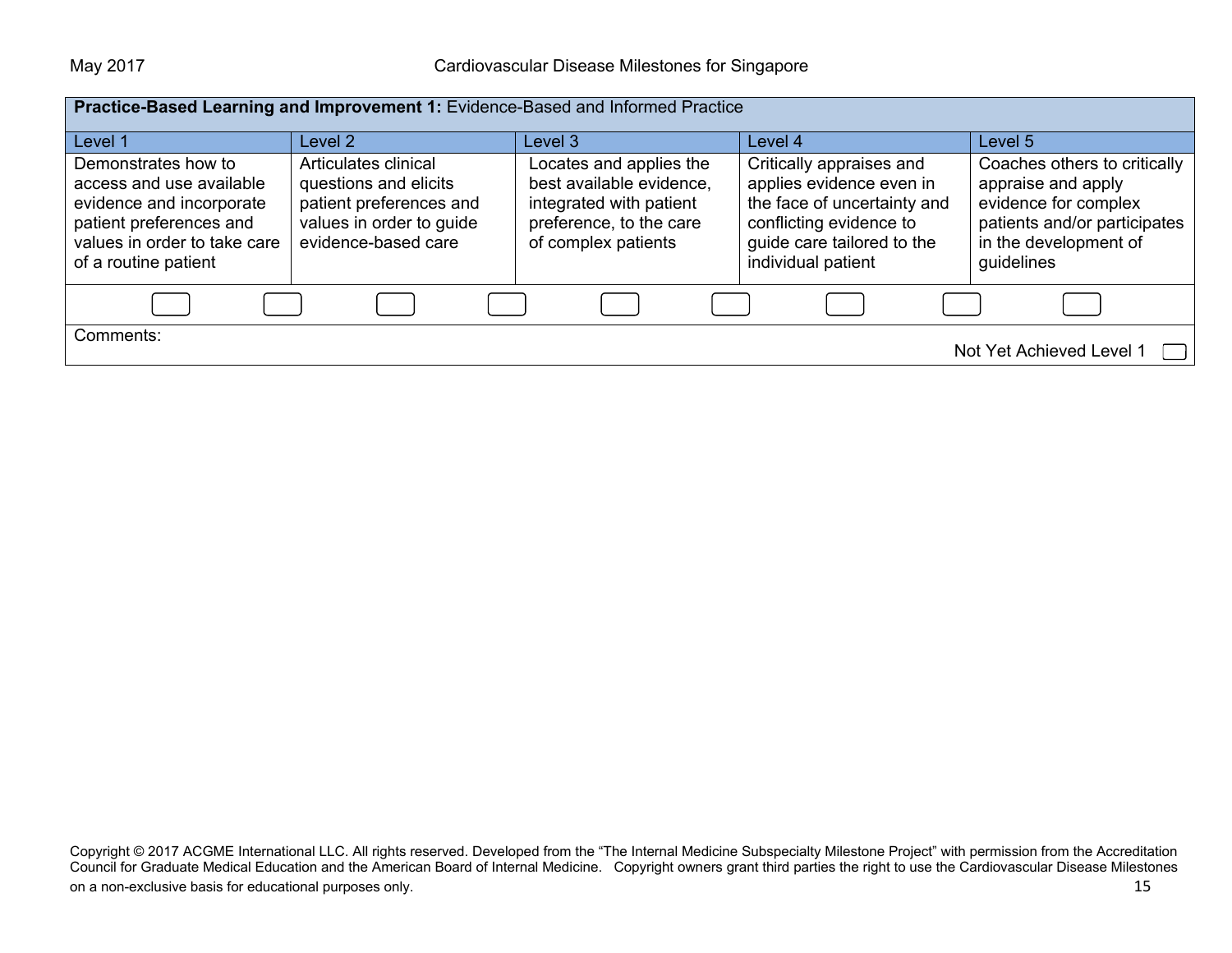| Practice-Based Learning and Improvement 2: Reflective Practice and Commitment to Personal Growth      |                                                                                                                        |                                                                                                                                            |                                                                                                                                      |                                                                                            |  |
|-------------------------------------------------------------------------------------------------------|------------------------------------------------------------------------------------------------------------------------|--------------------------------------------------------------------------------------------------------------------------------------------|--------------------------------------------------------------------------------------------------------------------------------------|--------------------------------------------------------------------------------------------|--|
| Level 1                                                                                               | Level 2                                                                                                                | Level 3                                                                                                                                    | Level 4                                                                                                                              | Level 5                                                                                    |  |
| Accepts responsibility for<br>personal and professional<br>development by<br>establishing goals       | Demonstrates openness to<br>performance data<br>(feedback and other input)<br>in order to inform goals                 | Seeks performance data<br>episodically, with<br>adaptability and humility                                                                  | Intentionally seeks<br>performance data<br>consistently, with<br>adaptability and humility                                           | Role models consistently<br>seeking performance data,<br>with adaptability and<br>humility |  |
| Identifies the factors that<br>contribute to gap(s)<br>between expectations and<br>actual performance | Analyzes and reflects on<br>the factors that contribute<br>to gap(s) between<br>expectations and actual<br>performance | Analyzes, reflects on, and<br>institutes behavioral<br>change(s) to narrow the<br>gap(s) between<br>expectations and actual<br>performance | Challenges assumptions<br>and considers alternatives<br>in narrowing the gap $(s)$<br>between expectations and<br>actual performance | Coaches others on<br>reflective practice                                                   |  |
| <b>Actively seeks</b><br>opportunities to improve                                                     | Designs and implements a<br>learning plan, with<br>prompting                                                           | Independently creates and<br>implements a learning plan                                                                                    | Uses performance data to<br>measure the effectiveness<br>of the learning plan and,<br>when necessary, improves                       | Facilitates the design and<br>implementation of learning<br>plans for others               |  |
|                                                                                                       |                                                                                                                        |                                                                                                                                            |                                                                                                                                      |                                                                                            |  |
| Comments:<br>Not Yet Achieved Level 1                                                                 |                                                                                                                        |                                                                                                                                            |                                                                                                                                      |                                                                                            |  |

Copyright © 2017 ACGME International LLC. All rights reserved. Developed from the "The Internal Medicine Subspecialty Milestone Project" with permission from the Accreditation Council for Graduate Medical Education and the American Board of Internal Medicine. Copyright owners grant third parties the right to use the Cardiovascular Disease Milestones on a non-exclusive basis for educational purposes only. **16** and the state of the state of the state of the state of the state of the state of the state of the state of the state of the state of the state of the state of t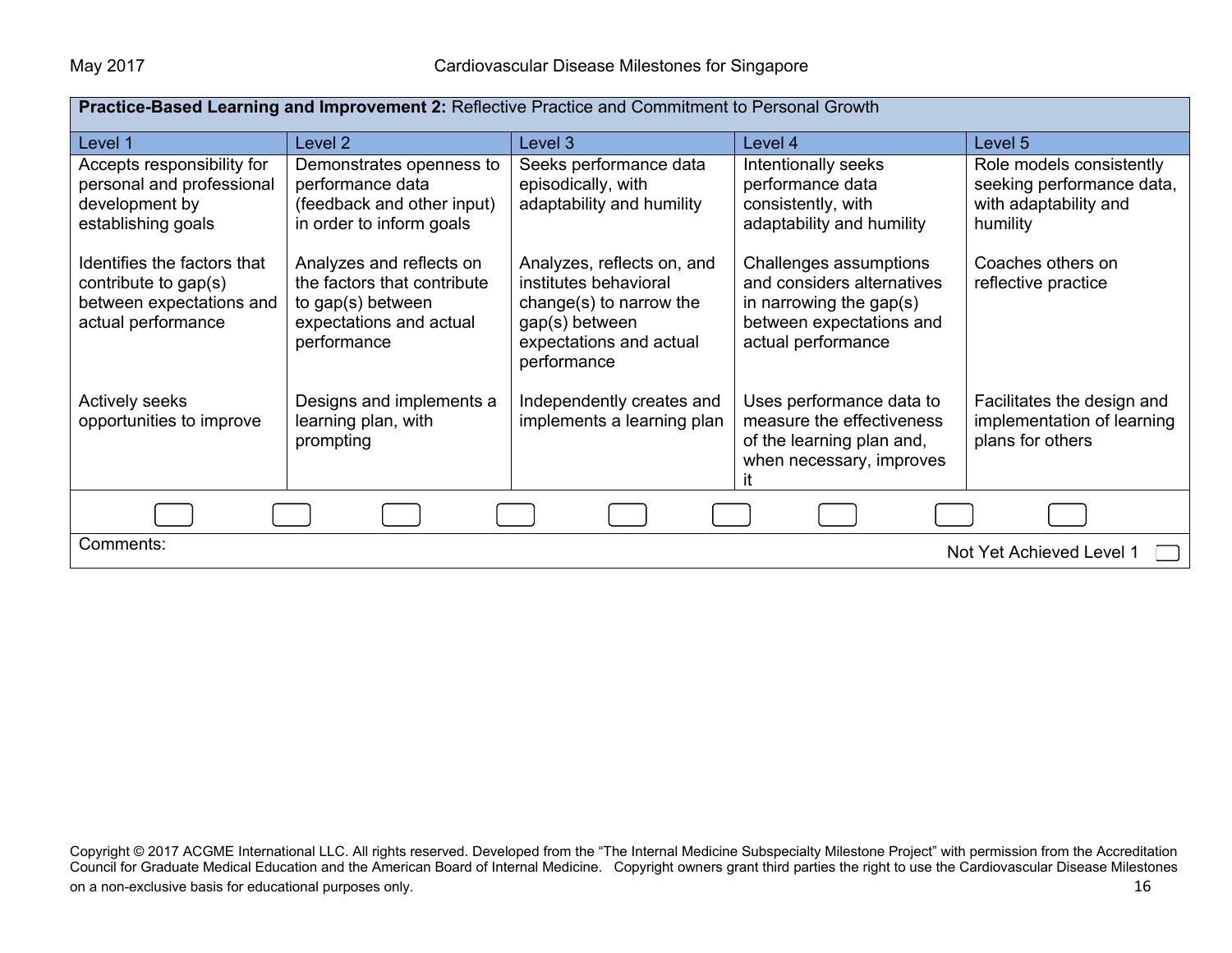| <b>Professionalism 1:</b> Professional Behavior and Ethical Principles                                                                                                                                                                             |                                                                             |                                                                                            |                                                                                                                                                                                                                 |                                                                                                                                           |  |
|----------------------------------------------------------------------------------------------------------------------------------------------------------------------------------------------------------------------------------------------------|-----------------------------------------------------------------------------|--------------------------------------------------------------------------------------------|-----------------------------------------------------------------------------------------------------------------------------------------------------------------------------------------------------------------|-------------------------------------------------------------------------------------------------------------------------------------------|--|
| Level 1                                                                                                                                                                                                                                            | Level <sub>2</sub>                                                          | Level 3                                                                                    | Level 4                                                                                                                                                                                                         | Level 5                                                                                                                                   |  |
| Identifies and describes<br>potential triggers for<br>professionalism lapses                                                                                                                                                                       | Demonstrates insight into<br>professional behavior in<br>routine situations | <b>Demonstrates</b><br>professional behavior in<br>complex or stressful<br>situations      | Recognizes situations that<br>may trigger<br>professionalism lapses<br>and intervenes to prevent<br>lapses in self and others                                                                                   | Coaches others when<br>their behavior fails to<br>meet professional<br>expectations                                                       |  |
| Describes when and how<br>to appropriately report<br>professionalism lapses,<br>including strategies for<br>addressing common<br>barriers                                                                                                          | Takes responsibility for<br>own professionalism<br>lapses                   | Analyzes complex<br>situations using ethical<br>principles                                 | Recognizes and utilizes<br>appropriate resources for<br>managing and resolving<br>ethical dilemmas as<br>needed (e.g., ethics<br>consultations, literature<br>review, risk<br>management/legal<br>consultation) | Identifies and seeks to<br>address system-level<br>factors that induce or<br>exacerbate ethical<br>problems or impede their<br>resolution |  |
| Demonstrates<br>knowledge of the ethical<br>principles underlying<br>informed consent.<br>surrogate decision<br>making, advance<br>directives, confidentiality,<br>error disclosure,<br>stewardship of limited<br>resources, and related<br>topics | Analyzes straightforward<br>situations using ethical<br>principles          | Recognizes need to seek<br>help in managing and<br>resolving complex ethical<br>situations |                                                                                                                                                                                                                 |                                                                                                                                           |  |
|                                                                                                                                                                                                                                                    |                                                                             |                                                                                            |                                                                                                                                                                                                                 |                                                                                                                                           |  |
| Comments:<br>Not Yet Achieved Level 1                                                                                                                                                                                                              |                                                                             |                                                                                            |                                                                                                                                                                                                                 |                                                                                                                                           |  |

Copyright © 2017 ACGME International LLC. All rights reserved. Developed from the "The Internal Medicine Subspecialty Milestone Project" with permission from the Accreditation Council for Graduate Medical Education and the American Board of Internal Medicine. Copyright owners grant third parties the right to use the Cardiovascular Disease Milestones on a non-exclusive basis for educational purposes only. **17** and the state of the state of the state of the state of the state of the state of the state of the state of the state of the state of the state of the state of t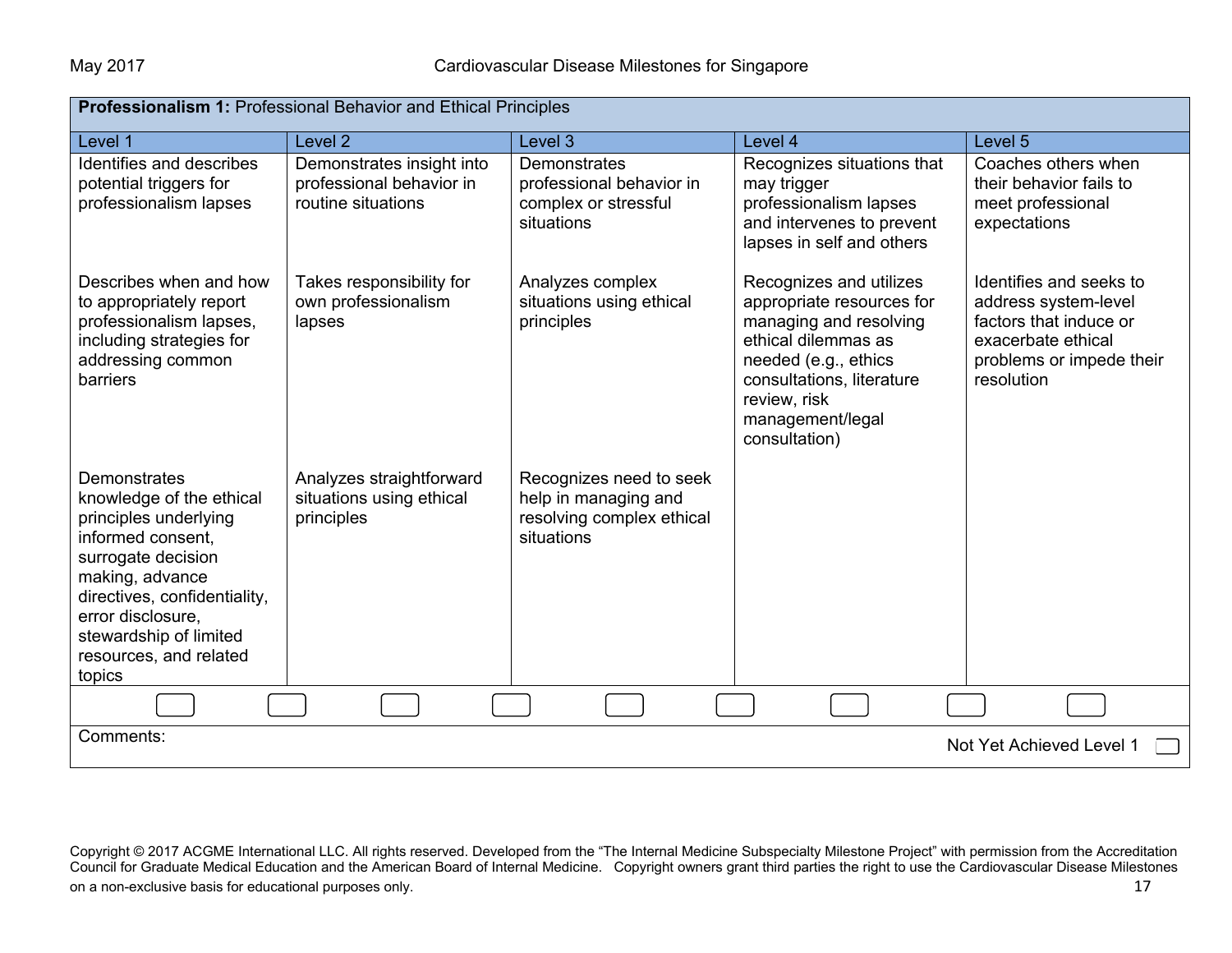| <b>Professionalism 2: Accountability/Conscientiousness</b>                                                                                                                                                          |                                                                                                                               |                                                                                                                                               |                                                                                                                             |                                       |  |  |
|---------------------------------------------------------------------------------------------------------------------------------------------------------------------------------------------------------------------|-------------------------------------------------------------------------------------------------------------------------------|-----------------------------------------------------------------------------------------------------------------------------------------------|-----------------------------------------------------------------------------------------------------------------------------|---------------------------------------|--|--|
| Level 1                                                                                                                                                                                                             | Level 2                                                                                                                       | Level 3                                                                                                                                       | Level 4                                                                                                                     | Level 5                               |  |  |
| Takes responsibility for<br>failure to complete tasks<br>and responsibilities,<br>identifies potential<br>contributing factors, and<br>describes strategies for<br>ensuring timely task<br>completion in the future | Performs tasks and<br>responsibilities in a timely<br>manner with appropriate<br>attention to detail in routine<br>situations | Performs tasks and<br>responsibilities in a timely<br>manner with appropriate<br>attention to detail in<br>complex or stressful<br>situations | Recognizes situations that<br>may impact others' ability to<br>complete tasks and<br>responsibilities in a timely<br>manner | Takes ownership of<br>system outcomes |  |  |
| Responds promptly to<br>requests or reminders to<br>complete tasks and<br>responsibilities                                                                                                                          | Recognizes situations that<br>may impact own ability to<br>complete tasks and<br>responsibilities in a timely<br>manner       | Proactively implements<br>strategies to ensure that<br>the needs of patients,<br>teams, and systems are<br>met                                |                                                                                                                             |                                       |  |  |
|                                                                                                                                                                                                                     |                                                                                                                               |                                                                                                                                               |                                                                                                                             |                                       |  |  |
| Comments:<br>Not Yet Achieved Level 1                                                                                                                                                                               |                                                                                                                               |                                                                                                                                               |                                                                                                                             |                                       |  |  |

Copyright © 2017 ACGME International LLC. All rights reserved. Developed from the "The Internal Medicine Subspecialty Milestone Project" with permission from the Accreditation Council for Graduate Medical Education and the American Board of Internal Medicine. Copyright owners grant third parties the right to use the Cardiovascular Disease Milestones on a non-exclusive basis for educational purposes only. **18** and the state of the state of the state of the state of the state of the state of the state of the state of the state of the state of the state of the state of t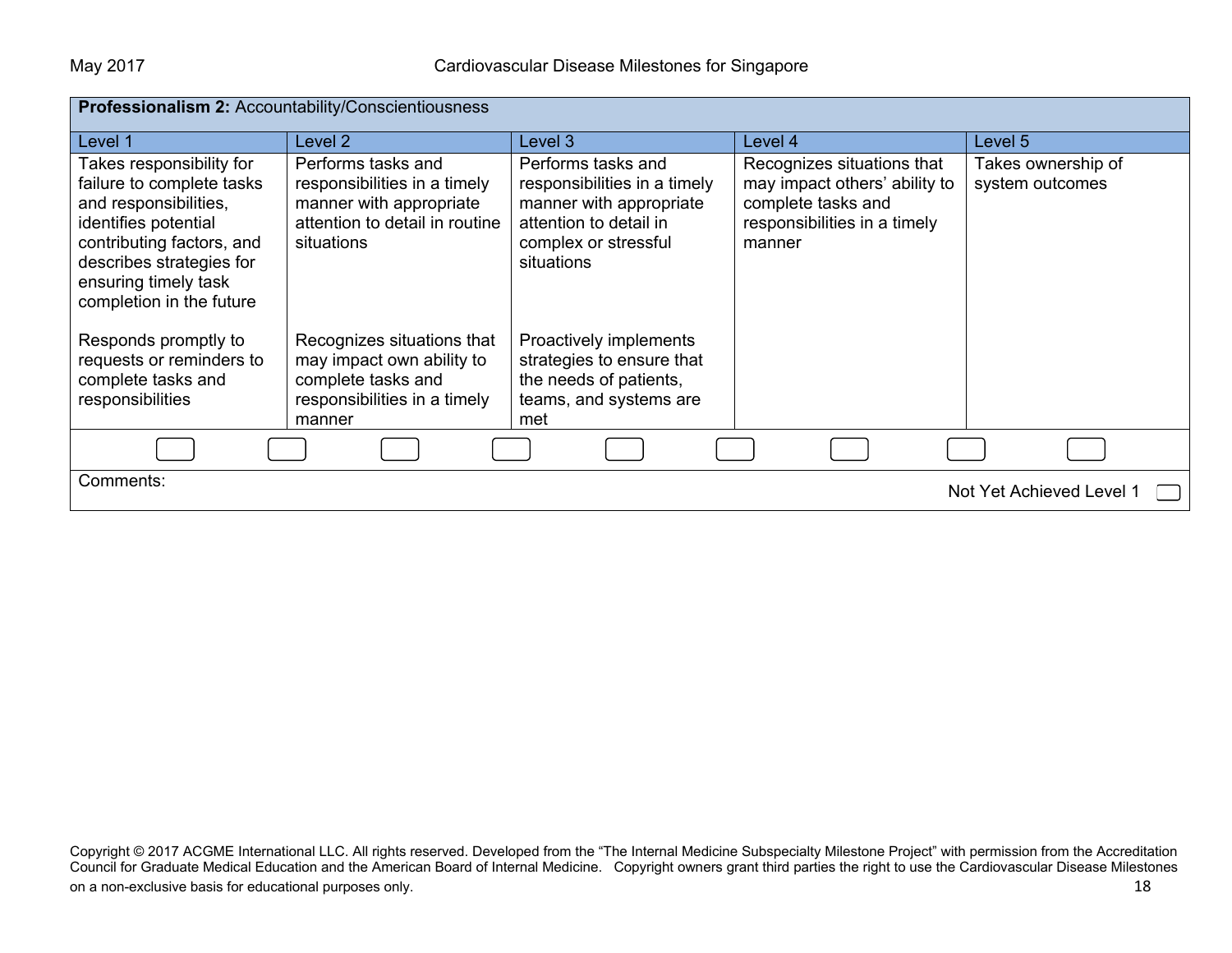| Professionalism 3: Self-Awareness and Help-Seeking                                  |                                                                                  |                                                                                                                        |                                                                                                                  |                                                                                                                                 |  |  |
|-------------------------------------------------------------------------------------|----------------------------------------------------------------------------------|------------------------------------------------------------------------------------------------------------------------|------------------------------------------------------------------------------------------------------------------|---------------------------------------------------------------------------------------------------------------------------------|--|--|
| Level 1                                                                             | Level <sub>2</sub>                                                               | Level 3                                                                                                                | Level 4                                                                                                          | Level 5                                                                                                                         |  |  |
| Recognizes status of<br>personal and<br>professional well-being,<br>with assistance | Independently recognizes<br>status of personal and<br>professional well-being    | With assistance,<br>proposes a plan to<br>optimize personal and<br>professional well-being                             | Independently develops a<br>plan to optimize personal<br>and professional well-<br>being                         | Coaches others when<br>emotional responses or<br>limitations in<br>knowledge/skills do not<br>meet professional<br>expectations |  |  |
| Recognizes limits in the<br>knowledge/skills of self<br>or team, with assistance    | Independently recognizes<br>limits in the<br>knowledge/skills of self or<br>team | With assistance,<br>proposes a plan to<br>remediate or improve<br>limits in the<br>knowledge/skills of self or<br>team | Independently develops a<br>plan to remediate or<br>improve limits in the<br>knowledge/skills of self or<br>team |                                                                                                                                 |  |  |
|                                                                                     | Demonstrates appropriate<br>help-seeking behaviors                               |                                                                                                                        |                                                                                                                  |                                                                                                                                 |  |  |
|                                                                                     |                                                                                  |                                                                                                                        |                                                                                                                  |                                                                                                                                 |  |  |
| Comments:                                                                           |                                                                                  |                                                                                                                        |                                                                                                                  | Not Yet Achieved Level 1                                                                                                        |  |  |

Copyright © 2017 ACGME International LLC. All rights reserved. Developed from the "The Internal Medicine Subspecialty Milestone Project" with permission from the Accreditation Council for Graduate Medical Education and the American Board of Internal Medicine. Copyright owners grant third parties the right to use the Cardiovascular Disease Milestones on a non-exclusive basis for educational purposes only. **19** and the state of the state of the state of the state of the state of the state of the state of the state of the state of the state of the state of the state of t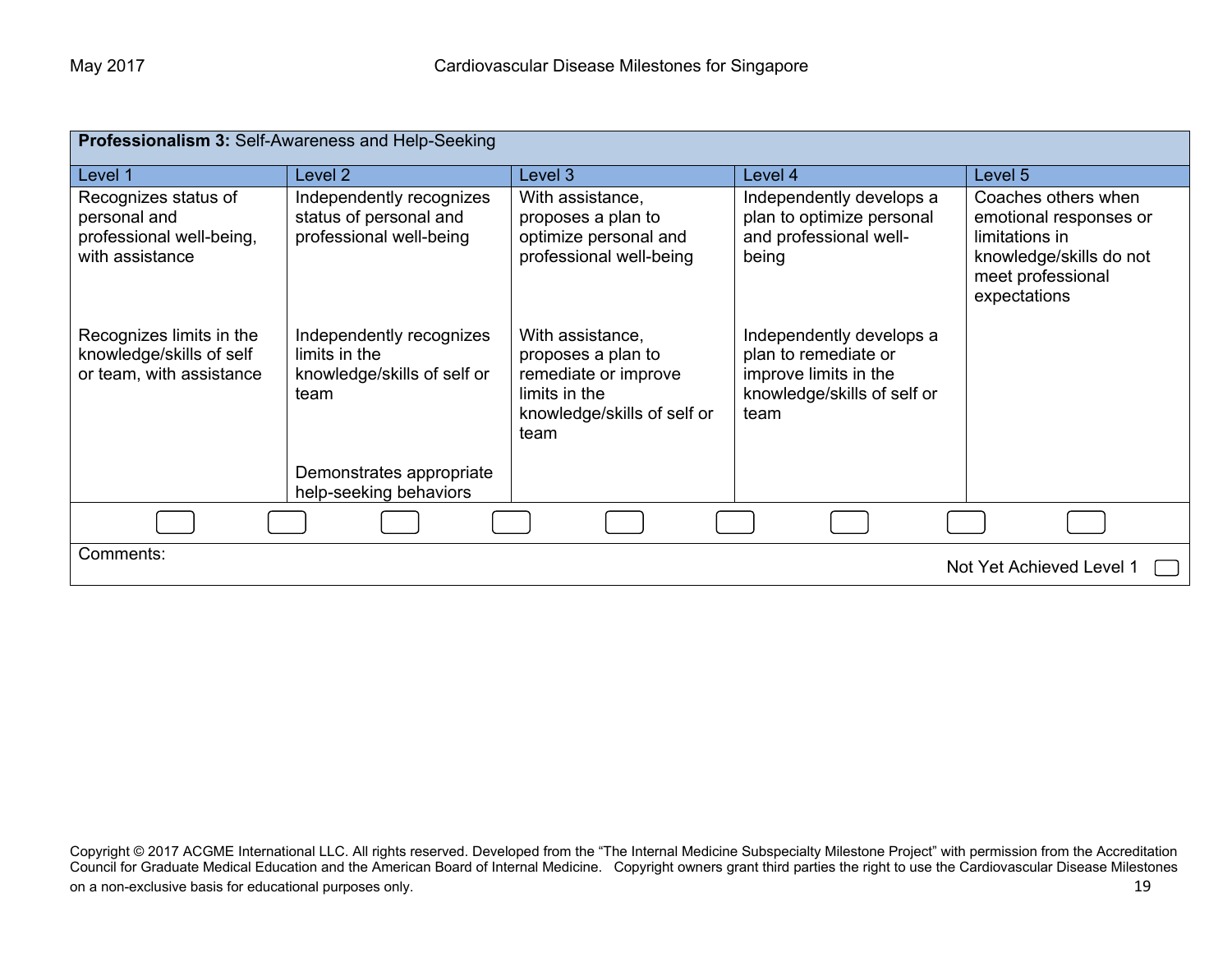| Interpersonal and Communication Skills 1: Patient- and Family-Centered Communication                                                                                                       |                                                                                                                                                                                                                      |                                                                                                                                                                                                   |                                                                                                                                                                            |                                                                                                                                              |  |
|--------------------------------------------------------------------------------------------------------------------------------------------------------------------------------------------|----------------------------------------------------------------------------------------------------------------------------------------------------------------------------------------------------------------------|---------------------------------------------------------------------------------------------------------------------------------------------------------------------------------------------------|----------------------------------------------------------------------------------------------------------------------------------------------------------------------------|----------------------------------------------------------------------------------------------------------------------------------------------|--|
| Level 1                                                                                                                                                                                    | Level <sub>2</sub>                                                                                                                                                                                                   | Level 3                                                                                                                                                                                           | Level 4                                                                                                                                                                    | Level 5                                                                                                                                      |  |
| Uses language and non-<br>verbal behavior to<br>demonstrate respect and<br>establish rapport                                                                                               | Establishes a therapeutic<br>relationship in<br>straightforward<br>encounters using active<br>listening and clear<br>language                                                                                        | Establishes a therapeutic<br>relationship<br>in challenging patient<br>encounters                                                                                                                 | Easily establishes<br>therapeutic relationships,<br>with attention to<br>patient/family concerns<br>and context, regardless of<br>complexity                               | Mentors others in situational<br>awareness and critical self-<br>reflection to consistently<br>develop positive therapeutic<br>relationships |  |
| Identifies common barriers to<br>effective communication<br>(e.g., language, disability)<br>while accurately<br>communicating own role<br>within the health care system                    | Identifies complex barriers<br>to effective<br>communication (e.g.,<br>health literacy, cultural)                                                                                                                    | When prompted, reflects<br>on personal biases while<br>attempting to minimize<br>communication barriers                                                                                           | Independently recognizes<br>personal biases while<br>attempting to proactively<br>minimize communication<br>barriers                                                       | Role models self-<br>awareness practice while<br>identifying teaching a<br>contextual approach to<br>minimize communication<br>barriers      |  |
| Identifies the need to adjust<br>communication strategies<br>based on assessment of<br>patient/family expectations<br>and understanding of their<br>health status and treatment<br>options | Organizes and initiates<br>communication with<br>patient/family by<br>introducing stakeholders,<br>setting the agenda,<br>clarifying expectations,<br>and verifying an<br>understanding of the<br>clinical situation | With guidance, sensitively<br>and compassionately<br>delivers medical<br>information; elicits<br>patient/family values, goals<br>and preferences; and<br>acknowledges uncertainty<br>and conflict | Independently uses<br>shared decision making to<br>align patient/family<br>values, goals, and<br>preferences with<br>treatment options to make<br>a personalized care plan | Role models shared<br>decision making in<br>patient/family<br>communication in situations<br>with a high degree of<br>uncertainty/conflict   |  |
|                                                                                                                                                                                            |                                                                                                                                                                                                                      |                                                                                                                                                                                                   |                                                                                                                                                                            |                                                                                                                                              |  |
| Comments:<br>Not Yet Assessable                                                                                                                                                            |                                                                                                                                                                                                                      |                                                                                                                                                                                                   |                                                                                                                                                                            |                                                                                                                                              |  |

Copyright © 2017 ACGME International LLC. All rights reserved. Developed from the "The Internal Medicine Subspecialty Milestone Project" with permission from the Accreditation Council for Graduate Medical Education and the American Board of Internal Medicine. Copyright owners grant third parties the right to use the Cardiovascular Disease Milestones on a non-exclusive basis for educational purposes only. **20** and the state of the state of the state of the state of the state of the state of the state of the state of the state of the state of the state of the state of t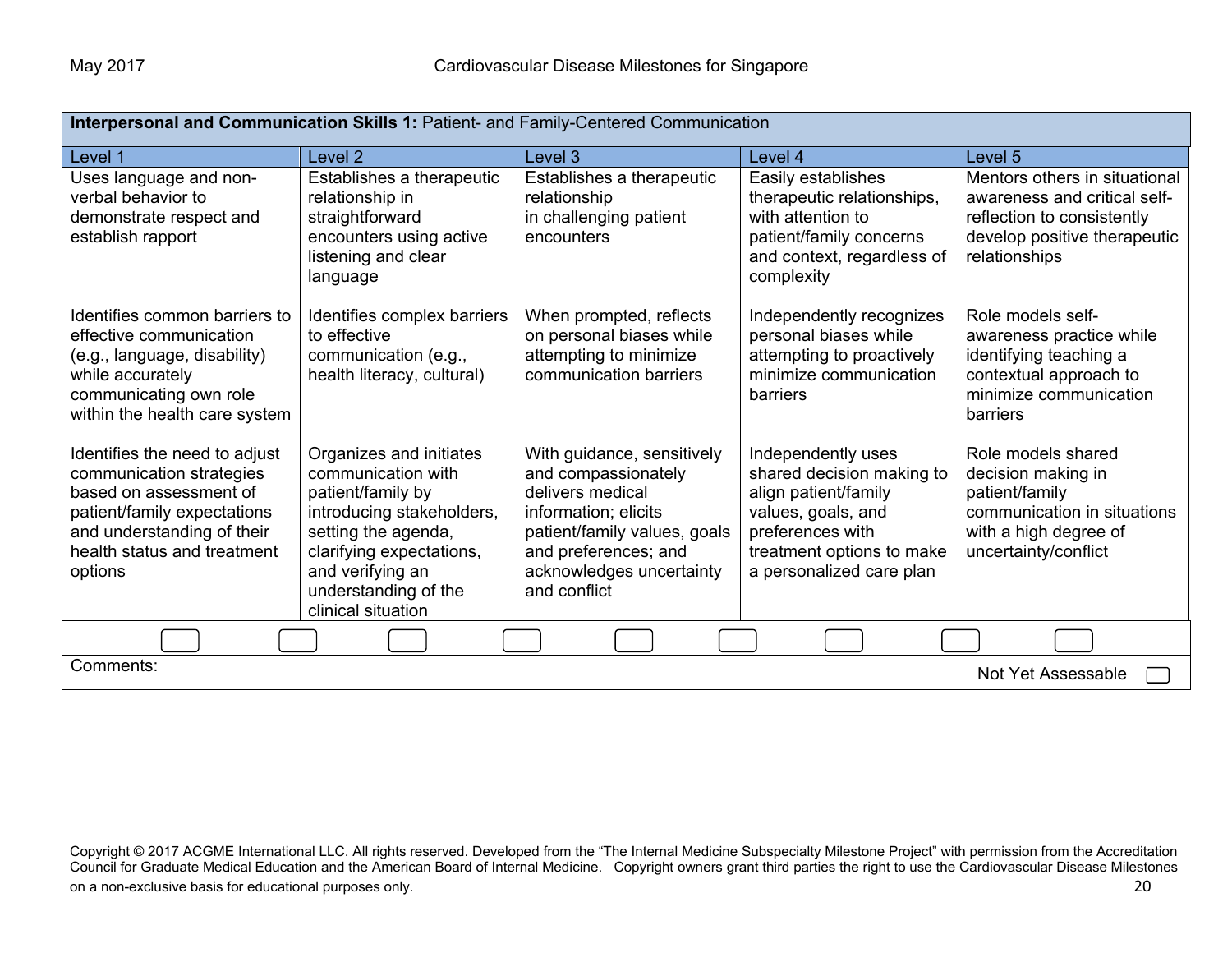| Interpersonal and Communication Skills 2: Interprofessional and Team Communication |                                                                                 |                                                                            |                                                                                                                 |                                                                                                                                                 |  |
|------------------------------------------------------------------------------------|---------------------------------------------------------------------------------|----------------------------------------------------------------------------|-----------------------------------------------------------------------------------------------------------------|-------------------------------------------------------------------------------------------------------------------------------------------------|--|
| Level 1                                                                            | Level 2                                                                         | Level 3                                                                    | Level 4                                                                                                         | Level 5                                                                                                                                         |  |
| Respectfully requests a<br>consultation                                            | Clearly and concisely<br>requests a consultation                                | Checks own<br>understanding of<br>consultant<br>recommendations            | Coordinates<br>recommendations from<br>different members of the<br>health care team to<br>optimize patient care | Role models flexible<br>communication strategies<br>that value input from all<br>health care team<br>members, resolving<br>conflict when needed |  |
| Respectfully receives a<br>consultation request                                    | Clearly and concisely<br>responds to a consultation<br>request                  | Checks understanding of<br>recommendations when<br>providing consultation  | Communicates feedback<br>and constructive criticism to<br>superiors                                             | Facilitates regular health<br>care team-based feedback<br>in complex situations                                                                 |  |
| Uses language that<br>values all members of<br>the health care team                | Communicates<br>information effectively<br>with all health care team<br>members | Uses active listening to<br>adapt communication<br>style to fit team needs |                                                                                                                 |                                                                                                                                                 |  |
|                                                                                    | Solicits feedback on<br>performance as a member<br>of the health care team      | Communicates concerns<br>and provides feedback to<br>peers and learners    |                                                                                                                 |                                                                                                                                                 |  |
|                                                                                    |                                                                                 |                                                                            |                                                                                                                 |                                                                                                                                                 |  |
| Comments:                                                                          |                                                                                 |                                                                            |                                                                                                                 | Not Yet Assessable                                                                                                                              |  |

Copyright © 2017 ACGME International LLC. All rights reserved. Developed from the "The Internal Medicine Subspecialty Milestone Project" with permission from the Accreditation Council for Graduate Medical Education and the American Board of Internal Medicine. Copyright owners grant third parties the right to use the Cardiovascular Disease Milestones on a non-exclusive basis for educational purposes only. **21** and the state of the state of the state of the state of the state of the state of the state of the state of the state of the state of the state of the state of t